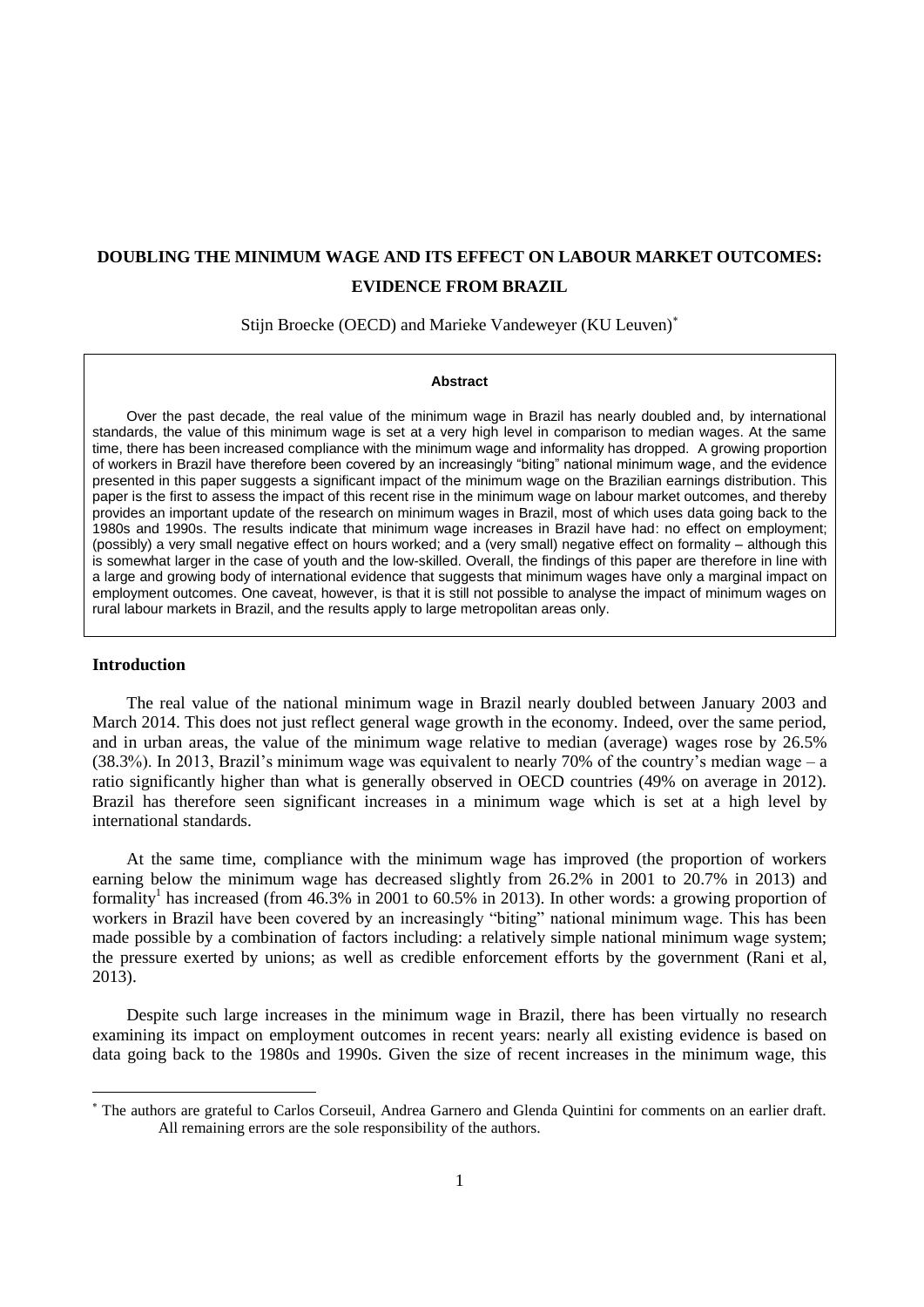therefore appears to be a major gap in the literature. Moreover, as pointed out by OECD (2014), none or very little of this earlier research has focused on youth who, arguably, might be a group more likely to be affected by changes in the minimum wage.

A new look at the effect of minimum wages in Brazil should be of interest more generally as well. Indeed, while there is still no consensus in the international literature on the impact of minimum wages on employment<sup>2</sup> there may be relatively less disagreement among economists that large increases in an already high minimum wage would translate into reductions in employment, particularly amongst young and low-skilled workers. The analysis in this paper also contributes to a small but growing literature on the effect of minimum wages in emerging economies (see Broecke, Forti and Vandeweyer, forthcoming for a recent review): given large shares of informal employment and low compliance rates with the minimum wage, the effect of the latter on labour market outcomes might be expected to be different in such settings.

This paper uses Brazil's PME for the years 2003 to 2014 to investigate the impact of changes in the minimum wage on employment, hours worked, and the likelihood of working in a formal job. The paper also investigates heterogeneity in the effect of minimum wage increases by looking at important population sub-groups such as youth and the low-skilled. A range of different methodologies and minimum wage variables are used to test the robustness of the results to differences in specification.

The results indicate that, while minimum wage increases have had a significant effect on the earnings distribution in Brazil, they have had only a small impact on urban labour market outcomes. In the case of employment, the vast majority of estimates are statistically insignificant and, when significant, both positive and negative employment effects are detected. While one (out of 16) estimates for youth is marginally more negative, it appears safe to conclude that, overall, minimum wage rises in Brazil have had no significant impact on employment over the period 2003-2014. While most estimates for hours worked are also insignificant, those that are significant are all negative, but small (-2.3% for a doubling of the minimum wage in the case of youth). There is slightly more evidence of a (small) negative impact on formality, and also that these effects might be larger for youth and the low-skilled: in the case of youth (and in the preferred model based on individual fixed effects), doubling the minimum wage is associated with a 5.0% decrease in formality. While these results indicate that, overall, Brazil's recent increases in the minimum wage have had only a limited impact on the labour market, it is important to point out that these findings only apply to Brazil's six largest metropolitan areas. Data limitations still make it impossible to robustly estimate the impact of minimum wage changes in Brazil's rural areas, where they might be expected to have a greater impact.<sup>3</sup>

The remainder of this paper proceeds as follows. The next section describes the minimum wage system in Brazil and offers a brief review of the existing literature. The data used and some key descriptive statistics are then discussed, followed by the methodology and the results. Some concluding remarks are offered in the final section.

# **Minimum wages in Brazil, and their effect on labour market outcomes**

Brazil has had a minimum wage since July 1940, which was included in the Consolidated Labour Code (*Consolidação das Leis do Trabalho* – CLT) in 1943 and, in 1963, extended to cover rural areas. Initially the minimum wage varied by state and sub-region, but it was turned into a single national minimum wage in 1984 (later consolidated by the 1988 Constitution). Since 2000, however, states have been allowed to set their own minimum wage again<sup>4</sup> as long as it is superior to the national minimum wage. Five states have introduced such wage floors, which vary also by occupational group: Rio de Janeiro in 2000; Rio Grande do Sul in 2001; Paraná in 2006; São Paulo in 2007 and Santa Catarina in 2009. Evidence suggests that compliance with these state minimum wages is extremely low and that they have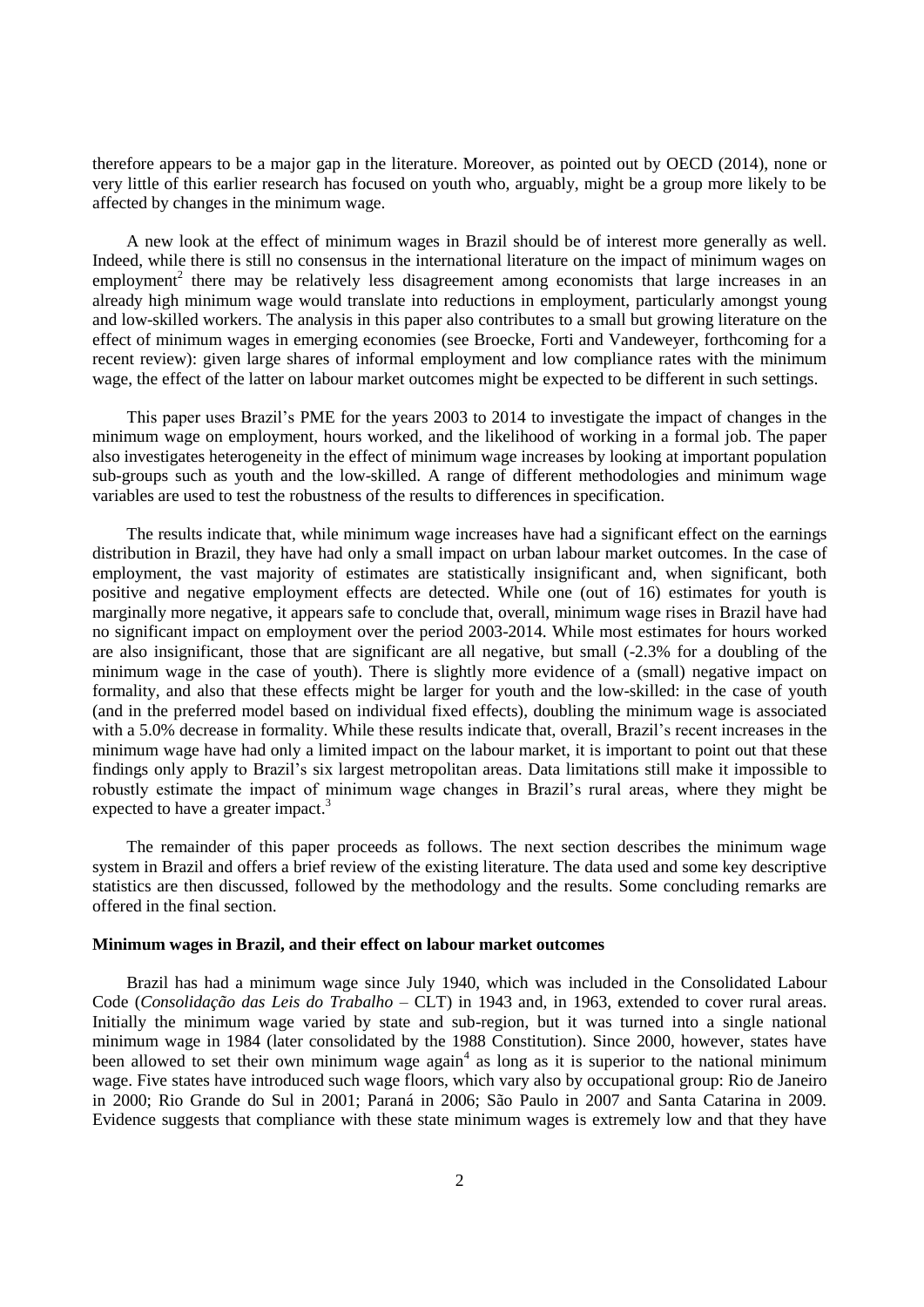had no effect on labour market outcomes (Moura and Neri, 2008; Corseuil, Foguel and Hecksher, 2013).<sup>5</sup> There is no sub-minimum wage available for youth in Brazil.<sup>6</sup>

Figure 1 traces the evolution of the real minimum wage in Brazil since 1984 – the year in which a single national minimum wage was introduced. This unification of the minimum wage occurred at a time of economic crisis, followed by a decade-long period of high inflation which rapidly eroded any increases in the minimum wage that happened during those years. Only in 1994, five stabilisation plans later, did the government finally succeed in controlling inflation. By then, the real value of the minimum wage had fallen by 20%. Once inflation had been stabilised, the real minimum wage started rising again – however it was only in 2006 that the real minimum wage was back at its 1984 level. It was also in 2006, with the Lula government, that a new rule for determining annual increases in the minimum wage was introduced. From then on, the minimum wage would rise by inflation over the past year, plus average economic growth over the past two years – a rule which was renewed in 2011 and to last until 2015.





BRL 2014

*Source*: Instituto de Pesquisa Econômica Aplicada (IPEA).

A number of studies have investigated the impact of the minimum wage on employment in Brazil, and these can essentially be divided into two waves: an earlier literature that tended to find small- to mediumsized negative effects of the minimum wage on employment, and a later series of studies carried out by Sara Lemos that found no, or negligible effects.

Amongst the earlier studies, Foguel (1998) exploits the convergence of minimum wages across the regions that took place from the late 1970s to the mid-1980s and, using a difference-in-differences model on data for Brazil's six largest metropolitan areas (PME), estimates that a 10% increase in the minimum wage leads to a 2.3% fall in the employment rate. Fajnzylber (2001) also uses the PME for the period 1982-1997 and, for low-wage, formal workers, finds an employment elasticity of -0.1 – with slightly larger effects for informal workers and youth. Another study that finds relatively small effects of the minimum wage in Brazil is Neumark, Cunningham and Siga (2006), who use the PME for the years 1996 to 2001. Their estimates suggest an employment elasticity of -0.07. Similar effects for Brazil are reported in a review by Carneiro (2001) of some of these early, but harder to obtain, publications. Overall, the estimates obtained for Brazil are in line with Brown (1999) who summarised the effects of minimum wages on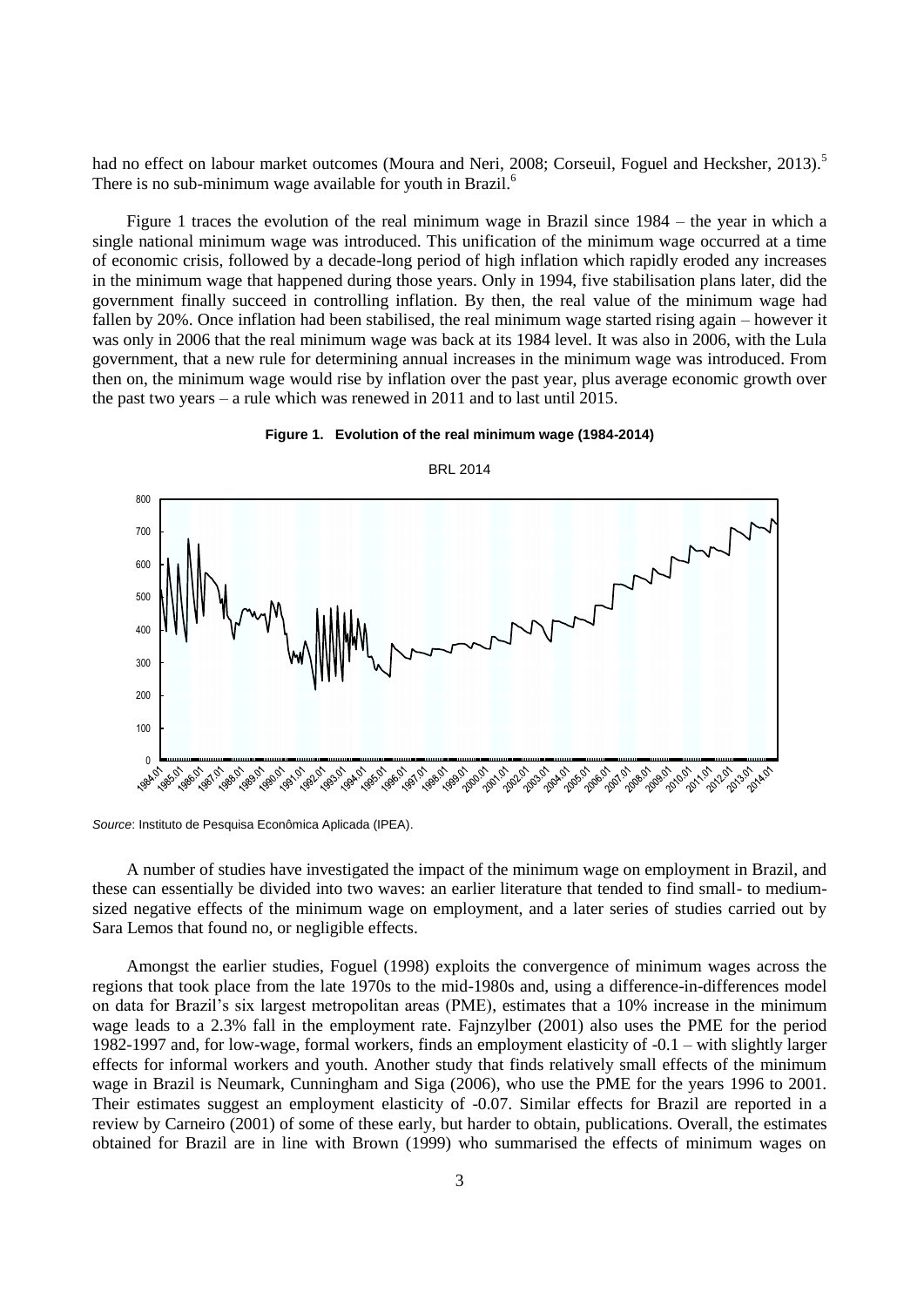employment in the United States and found that a 10% increase in the minimum wage reduced employment by 1% to 3%. One exception in the case of Brazil is Carneiro and Corseuil (2001) who look at the period between 1982 and 1999 and also use a difference-in-differences model. They find much larger negative employment effects, ranging between -3% and -13% for a 10% increase in the minimum wage.

A slightly more recent wave of studies by Sara Lemos (2004, 2005, 2007, 2009a, 2009b) also uses the PME (mostly for the years 1982 to 2000, although one study uses data up to 2004) and finds essentially no employment effects of the minimum wage in Brazil over this period. Since the publication of these studies, and apart from a couple of papers investigating the effect of state wage floors (Moura and Neri, 2008; Corsueil, Foguel and Hecksher, 2013), there has been no research on the effect of the minimum wage on employment – despite this being the period in Brazil's history during which the real minimum wage increased the most. One exception is Jales (2014), who is unique in using PNAD data (2001-2009), and finds that unemployment is around 10%-22% higher in Brazil than it would have been in the absence of the minimum wage. While this seems large, it is difficult to directly compare these results with those obtained in the previous literature because of the very different methodology employed.

As pointed out by OECD (2014), none or very little of the minimum wage research in Brazil has paid attention to youth who, arguably, might be a group more likely to be affected by changes in the minimum wage. Foguel (1998) finds that the minimum wage has a slightly bigger effect on new entrants to the labour market, while Faynzylber (2001) finds mixed results by age depending on the sector and the part of the wage distribution looked at. At the bottom of the wage distribution (earning less than 1.1 minimum wages), formal salaried teenagers (aged 15-19) are more responsive to minimum wage increases than adults (20+), and the same is found for informal salaried teenagers earning less than 0.9 minimum wages. For the selfemployed and those in the informal salaried sector earning around one minimum wage, however, the employment elasticities are larger for adults. Finally, Lemos (2007; 2009b) finds no employment effect for teenagers (aged 15-19).

The labour market can also adjust to changes in the minimum wage through adjustments in the number of hours worked. However, the direction of the impact is difficult to predict. On the one hand, employers may not dismiss workers, but could absorb the additional costs through reductions in the hours they expect their employees to work (in which case minimum wages would have a negative effect on hours worked). Alternatively, workers might be incentivised to work longer hours in response to higher minimum wages – either because it reduces the marginal value of leisure time, or to make up for possible employment losses amongst other household members as a result of the increase in the minimum wage. The relationship between minimum wages and hours worked has barely been investigated in the context of Brazil, and findings are contradictory: Lemos (2004, 2005) finds small negative effects, while Lemos (2009) finds no effect at all, and Neumark, Cunningham and Siga (2006) find some weak positive effects.

In the context of an emerging economy, it is also of interest to estimate the effect that minimum wages might have on informality. Traditional models predict that increases in the minimum wage would result in negative employment effects in the formal sector, in conjunction with positive employment effects in the informal sector (Mincer, 1976; Welch, 1976) – i.e. higher minimum wages raise the level of informality. This is because increases in the price of formal sector workers lead to employment losses in the formal sector, and these displaced workers are subsequently forced to find work in the informal sector, and at a lower wage rate. While Carneiro and Corseuil (2001) confirm that increases in the value of the official minimum wage tend to decrease formal employment and increase informal employment, most other studies in Brazil find either no, or marginally positive, effects of minimum wages on informal employment. Lemos (2009a) finds no proof of employment effects in either formal or informal sectors, while Lemos (2009b) finds some evidence that increases in the minimum wage in fact decrease, rather than increase, employment of informal workers. Similarly, Fajnzylber (2001) finds larger negative employment effects in the informal sector (meaning that informality has a tendency to fall as minimum wages increase)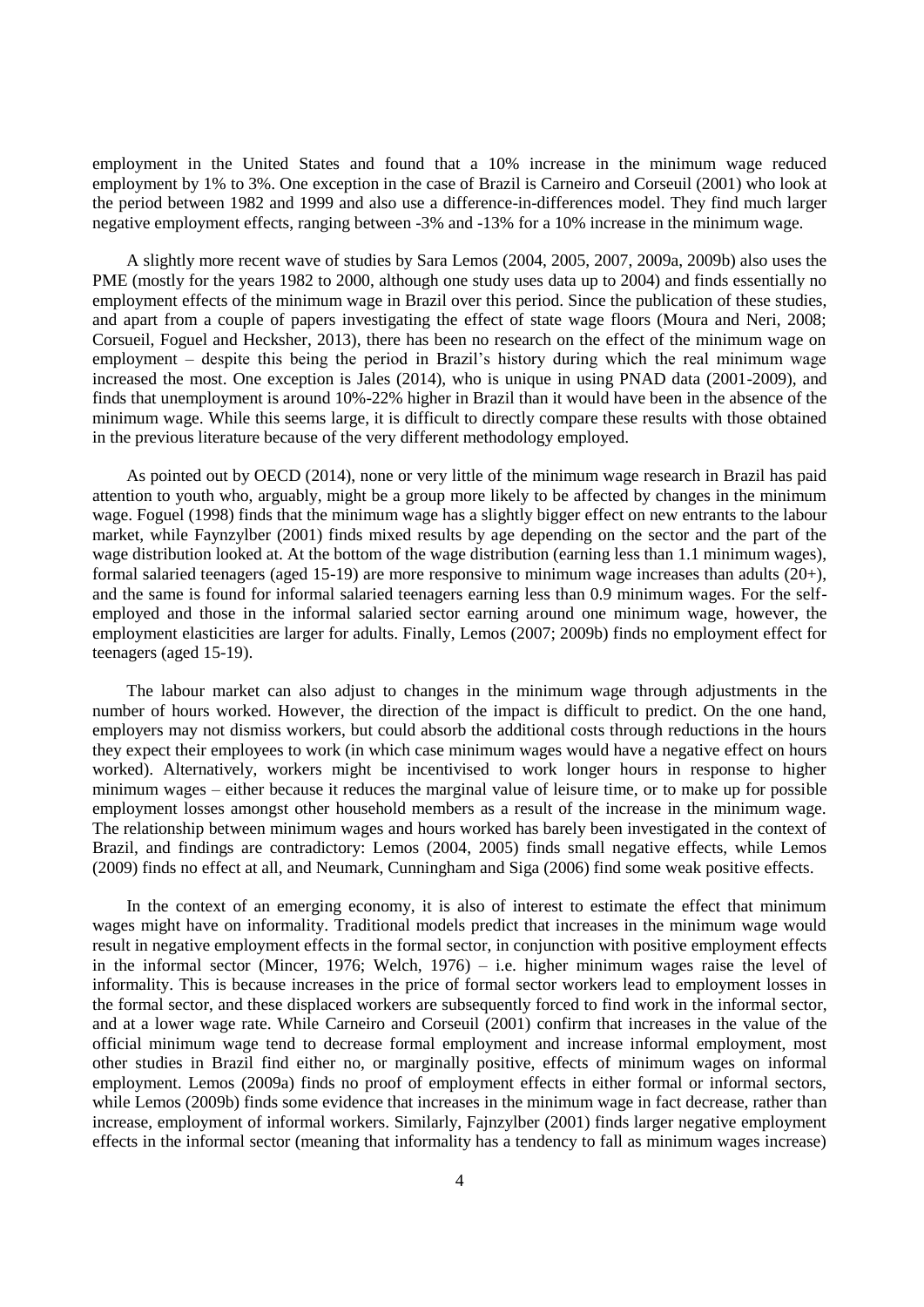and Foguel (1998) finds a positive effect of minimum wages on formality, with a 10% increase in the minimum wage leading to a 1.1% increase in formal employment.

These positive effects of minimum wages on the share of formal employment may be somewhat surprising – but are not unusual in the literature on minimum wages in emerging economies (Broecke, Forti and Vandeweyer, forthcoming).<sup>7</sup> A number of theories have been put forward in the literature to try and explain this. One of these argues that a supply effect is at play: as the minimum wage rises, the formal sector gains in attractiveness and informal workers choose to migrate to the formal sector (Fajnzylber, 2001). According to another theory, intra-household substitution effects are the explanation: when the minimum wage increases, household income rises and some household members can therefore afford to withdraw from the labour market (Fajnzylber, 2001). Yet a third line of thought takes a more macro approach, and argues that increases in the minimum wage, through their effects on consumption and aggregate demand, raise the number of (formal) jobs in the economy (Magruder, 2013). A final consideration in this puzzle is that, in Brazil, there is evidence of compliance with the minimum wage even in the informal sector (Souza and Baltar, 1979; Neri, Gonzaga and Camargo, 2001; van Klaveren et al, 2009) – which is a phenomenon more widely observed in Latin American countries (Maloney and Mendez, 2004). Increases in the minimum wage by themselves would therefore not be a sufficient reason to migrate from one sector to another.

## **Data and summary statistics**

The analysis in this paper draws primarily on the PME, Brazil's monthly labour force survey covering the six large metropolitan areas of São Paulo, Recife, Rio de Janeiro, Belo Horizonte, Salvador and Porto Alegre. The PME is a longitudinal survey and has a structure similar to that of the United States' Current Population Survey: individuals are interviewed for four consecutive months, then leave the sample for a period of eight months, after which they return to the survey for another four months. The PME therefore traces each individual over a period of 16 months, with eight monthly observations per person. In this paper, data from January 2003 to March 2014 is used.

Table 1 provides some key summary statistics based on the PME data and shows that there have been some significant improvements in Brazil's urban labour market over the 10-year period under study. The employment rate increased from 59.5% to 65.6%, while unemployment more than halved from 12.5% to 5.5%. In addition, the share of formal employment rose from 60.8% to 73.5%. As indicated previously, the minimum wage grew more than average and median wages over this period, as reflected in the rising Kaitz indices: in 2003, the minimum wage was worth 46.8% of urban median wages, while by 2013 this had increased to 59.2%. At the same time, overall compliance with the minimum wage increased, as evidenced by the slight drop in the proportion earning below the minimum wage from 9.3% to 7.9% while, simultaneously, the fraction earning at the minimum wage increased from 7.8% to 8.7%.

However, labour market outcomes are significantly poorer for young people (aged 15 to 24) and the low-skilled (those with primary education or less) and minimum wages are significantly higher in comparison to median wages for these groups (83.2% for all youth and 97.9% for low-skilled youth). Perhaps unsurprisingly, the incidence of low pay is also much higher amongst these workers: in the case of low-skilled youth, 27.7% report wages below the minimum wage and 21.2% earn at the minimum wage. While the proportion of youth earning below the minimum wage has fallen slightly over the period under study, the proportion of low-skilled youth earning below the minimum wage has increased between 2003 and 2013. That said, the share of low-skilled workers in the total metropolitan working age population has dropped considerably from 56% in 2003 to 39% in 2013. The proportion of workers earning at the minimum wage has increased across all population sub-groups.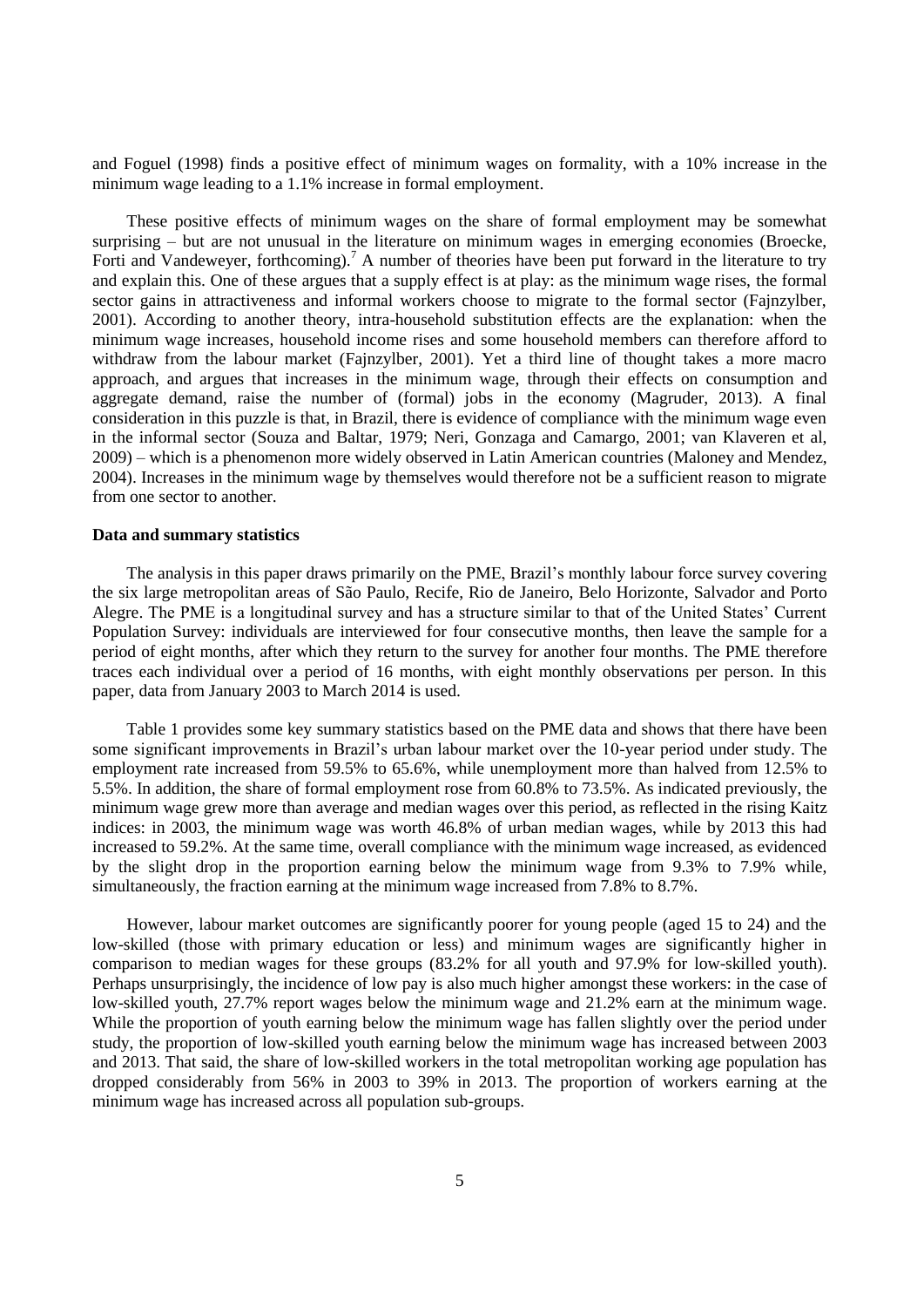While the analysis presented in this paper will be based on the PME data (in line with virtually all previous minimum wage research in Brazil), it is important to emphasise that these data only cover Brazil's six largest metropolitan areas (representing less than a quarter of the total Brazilian population in 2013). While the annual nature of the PNAD makes it unsuitable to analyse the effect of minimum wage changes on employment, it is nevertheless important to highlight that urban labour markets (as described in Table 1 above) have not necessarily behaved in the same as the national labour market in recent years. In particular, they have been improving much faster than the national labour market.

|                              |        | All (15-64) |         | Youth (15-24) |        | Low-skilled |       | Low-skilled youth |
|------------------------------|--------|-------------|---------|---------------|--------|-------------|-------|-------------------|
|                              | 2003   | 2013        | 2003    | 2013          | 2003   | 2013        | 2003  | 2013              |
| Employment                   | 0.595  | 0.656       | 0.429   | 0.453         | 0.514  | 0.523       | 0.312 | 0.252             |
| Unemployment                 | 0.125  | 0.055       | 0.253   | 0.140         | 0.138  | 0.058       | 0.295 | 0.192             |
| Formal                       | 0.608  | 0.735       | 0.546   | 0.717         | 0.481  | 0.582       | 0.385 | 0.524             |
| Kaitz index (average)        | 0.264  | 0.365       | 0.517   | 0.677         | 0.502  | 0.639       | 0.739 | 0.909             |
| Kaitz index (median)         | 0.468  | 0.592       | 0.646   | 0.832         | 0.638  | 0.791       | 0.841 | 0.979             |
| Below minimum wage           | 0.093  | 0.079       | 0.144   | 0.129         | 0.150  | 0.152       | 0.251 | 0.277             |
| At minimum wage              | 0.078  | 0.087       | 0.123   | 0.164         | 0.114  | 0.132       | 0.171 | 0.212             |
| Population (in 1000 persons) | 30 317 | 34 238      | 8 1 6 4 | 7 3 0 8       | 17 000 | 13401       | 4671  | 3 3 8 5           |

*Source*: Authors' calculations based on PME 2003 and 2013.

To show this, Table 2 reproduces the descriptive statistics from Table 1 using the PNAD data.<sup>8</sup> While employment rates at the national level have been higher than in Brazil's six largest metropolitan areas throughout the period, they have been improving much faster in the latter. Similarly, unemployment rates, while higher in urban areas at the beginning of the period, have been falling much faster than at the national level, and were lower in the large urban areas by the end of the period. One exception is formal employment, which grew faster at the national level – although informality was less common in the large metropolitan areas throughout the period. The Kaitz indices also indicate that minimum wages in Brazil are far more biting than the PME data for large metropolitan areas would suggest: in 2013, Brazil's minimum wage was equivalent to 69.2% of national median wages. For low-skilled youth the Kaitz index even equals 1 (i.e. the minimum wage is as high as the median wage for this group). In rural areas (covering around 13.5% of the Brazilian population), the Kaitz index (median) is as high as 1.51 – although this ratio has been falling over time, suggesting that rural wages have risen faster than urban wages. Finally, compliance with minimum wage laws is much lower outside the metropolitan areas covered by the PME, with 20.7% of the working age population reporting wages below the minimum wage (57.1% when focusing on rural areas only). Compliance is on the rise, however, albeit only slowly amongst the lowskilled (youth). As in urban areas, the low-skilled population is shrinking rapidly, from almost 70% of the total working age population in 2001, to 49% by 2013.

|                       | All (15-64) |       |       | Youth (15-24) |       | Low-skilled |       | Low-skilled youth |       | Rural |
|-----------------------|-------------|-------|-------|---------------|-------|-------------|-------|-------------------|-------|-------|
|                       | 2001        | 2013  | 2001  | 2013          | 2001  | 2013        | 2001  | 2013              | 2001  | 2013  |
| Employment            | 0.645       | 0.669 | 0.513 | 0.490         | 0.605 | 0.584       | 0.466 | 0.354             | 0.760 | 0.688 |
| Unemployment          | 0.096       | 0.066 | 0.178 | 0.149         | 0.099 | 0.067       | 0.184 | 0.178             | 0.028 | 0.034 |
| Formal                | 0.463       | 0.605 | 0.383 | 0.555         | 0.344 | 0.434       | 0.262 | 0.347             | 0.161 | 0.284 |
| Kaitz index (average) | 0.344       | 0.446 | 0.714 | 0.802         | 0.601 | 0.761       | 1.021 | 1.162             | 1.022 | 1.038 |
| Kaitz index (median)  | 0.632       | 0.692 | 0.947 | 0.904         | 0.900 | 0.969       | 1.125 | 1.000             | 1.800 | 1.507 |
| Below minimum wage    | 0.262       | 0.207 | 0.379 | 0.284         | 0.360 | 0.353       | 0.506 | 0.494             | 0.631 | 0.571 |
| At minimum wage       | 0.087       | 0.113 | 0.117 | 0.157         | 0.105 | 0.134       | 0.125 | 0.148             | 0.079 | 0.106 |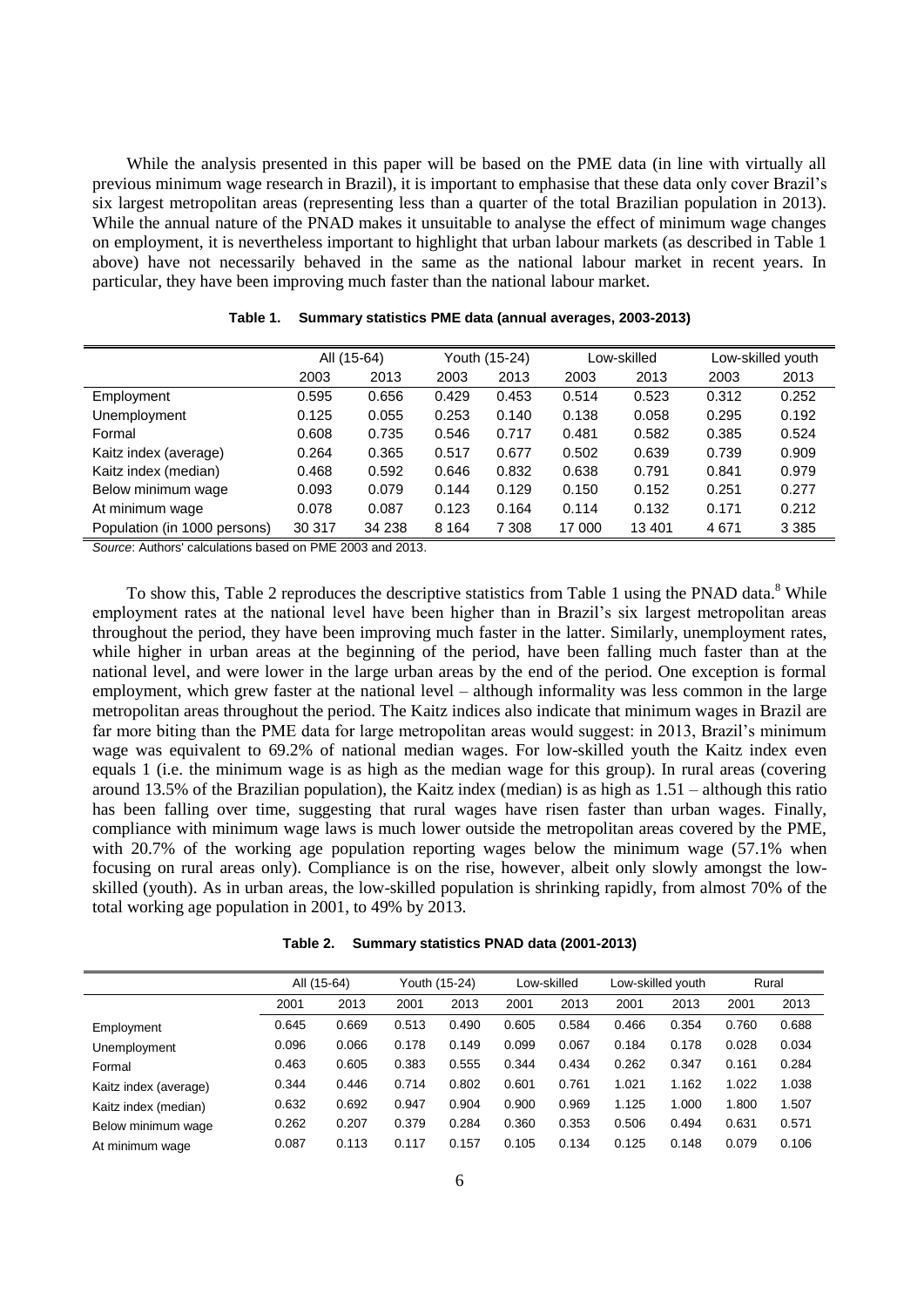## **Methodology**

To estimate the effect of minimum wage increases on employment, a range of methodologies as well as minimum wage variables will be used.<sup>9</sup> This is primarily to test the robustness of the results to changes in specification, as there are indications from the literature that methodology might matter to both the direction and significance of the coefficient (Chletsos and Giotis, 2015).

# *Regional models*

In the first method, the data is collapsed at the regional level to form a panel containing information on how employment rates, hours worked and formality, as well as a number of explanatory variables, change over time at the regional level. A standard specification (Neumark and Wascher, 1992) is estimated:

$$
lnY_{jt} = \beta_0 + \beta_1 lnMW_{jt} + \beta_2 Z_{jt} + \gamma_t + \delta_j + t * \delta_j + \varepsilon_{jt}
$$
\n<sup>(1)</sup>

Where  $Y_{it}$  is the labour market outcome of interest in region *j* at time *t*. The labour market outcomes considered are (i) the employment rate (the number of persons employed over the total labour force); (ii) average hours worked; and (iii) formality (share of workers employed formally). Both the dependent variable and the minimum wage are expressed in logarithms, allowing the estimated coefficient  $\beta_1$  to be interpreted as an elasticity. Equation (1) further includes region ( $\delta_j$ ) and time ( $\gamma_t$ ) fixed effects,<sup>10</sup> as well as region-specific time trends  $(t_* \delta_j)$ .<sup>11</sup> A set of labour supply shifters  $Z_{jt}$  are also added: the share of people studying, the share of illiterate people, the share of women, the share of workers with multiple jobs, the share of people with only primary education, the share of people with secondary education, the share of people with tertiary education, and five age groups (less than 10, 10 to 14, 15 to 24, 15 to 64, and 65 and more). $^{12,13}$ 

## *Individual models, with and without individual fixed effects*

Using the PME, the previous analysis can also be run at the individual level. The model then becomes:

$$
Y_{ijt} = \beta_0 + \beta_1 lnMW_{jt} + \beta_2 X_{ijt} + \beta_3 Z_{jt} + \gamma_t + \delta_j + t * \delta_j + \varepsilon_{jt}
$$
\n<sup>(2)</sup>

Where the labour market outcomes  $Y_{i}$  are now defined for individual *i* in region *j* at time *t*. Employment becomes a binary variable that takes the value of one for employed, and zero for unemployed and inactive individuals; and formality is a binary variable that equals one for people in formal employment and zero for those in informal employment.<sup>14</sup> The binary nature of the employment and informality variables means that they can no longer be expressed in log format, and so the results can no longer be interpreted as elasticities (except in the case of hours worked). The set of city-level supply shifters,  $Z_{it}$ , is the same as in the regional analysis and, as before, region ( $\delta_j$ ) and time ( $\gamma_t$ ) dummies as well as a region-specific time trend are included. A vector of individual control variables  $X_{i}$  is also added to the model, consisting of household size, educational attainment dummies (primary, secondary, tertiary), sex, average age<sup>15</sup> and dummies for ethnicity. The model is run with and without individual fixed effects. When individual fixed effects are included, the non-varying individual characteristics (average age, sex, ethnicity, regional dummies) drop out of the analysis.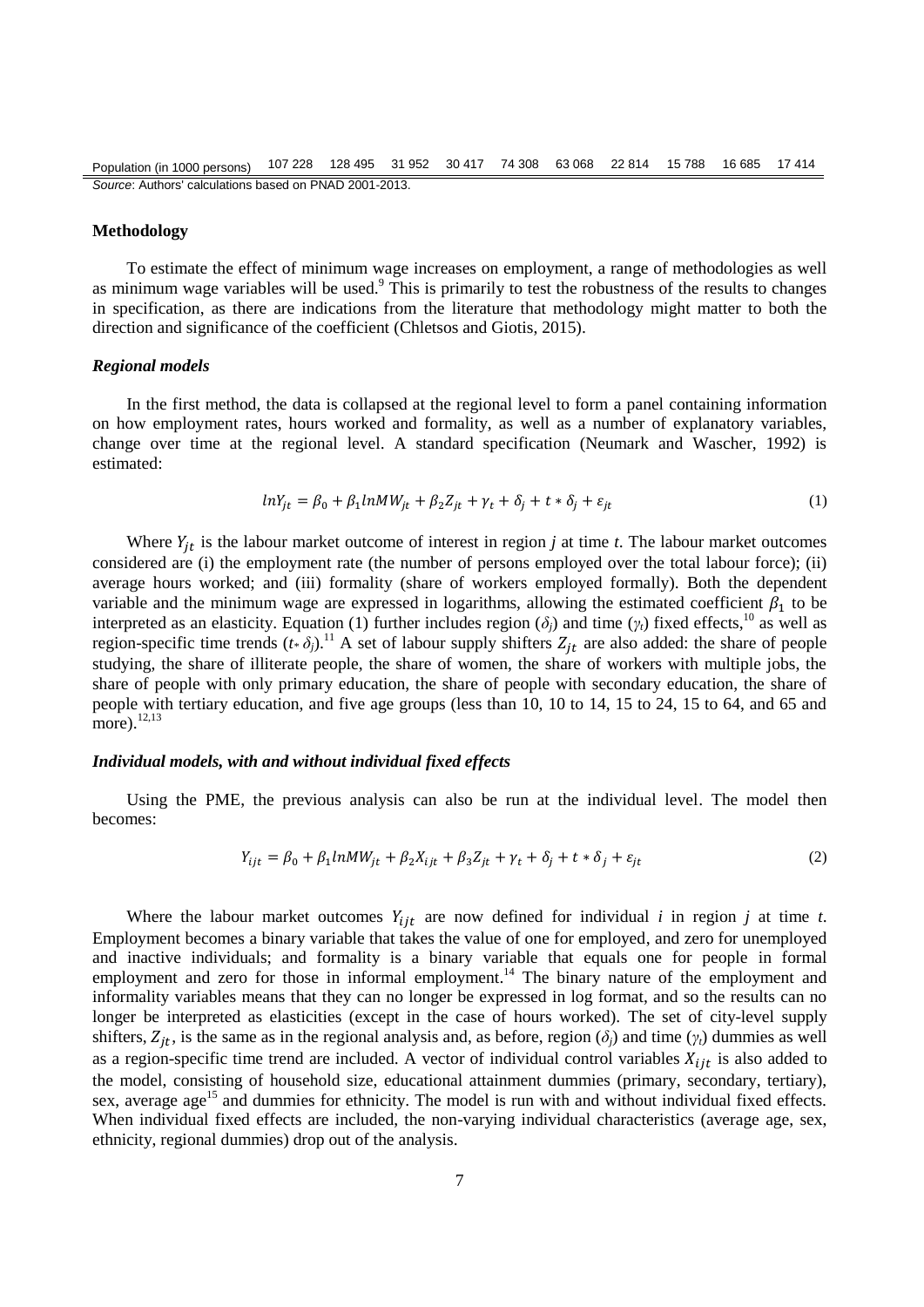#### *Minimum wage variables*

Four different minimum wage variables  $(MW_{it})$  will be used: the real minimum wage; the minimum wage relative to the average wage (Kaitz average); the minimum wage relative to the median wage (Kaitz median); and the fraction of the population at the minimum wage (fraction at).<sup>16</sup> The Kaitz indices have the advantage over the real minimum wage that they take into account how the latter has evolved in relation to median/average wages. Indeed, if the minimum wage just moved in line with average and/or median wages, then one would not expect to see much of an impact on employment. Since median and average wages have evolved differently in Brazil (and give different results), both variables are used in the analysis that follows. The Kaitz indices are both calculated at the regional level taking regional average/median wages into account. 'Fraction at' is an interesting additional variable to explore because it gives a sense of how effective an increase in the minimum wage is.

While these (and other) minimum wage variables have been used in the literature, it is important to stress that they all measure slightly different effects, and that therefore the size of the coefficients are not directly comparable. A 10% increase in the real minimum wage is not the same as a 10% increase in the minimum wage relative to median earnings, which is not the same as a 10% increase in the fraction earning the minimum wage. Equally, different variables will measure employment effects for slightly different groups. This is important to bear in mind when interpreting the size of the coefficients in the analysis that follows.

The minimum wage data used in the analysis is deflated using the *Índice Nacional de Preços ao Consumidor* (INPC) [National Consumer Price Index] time series from the *Instituto Brasileiro de Geografia e Estatística* [National Institute of Geography and Statistics]. This index is calculated separately for each of the six large metropolitan areas, and therefore the real minimum wage variable used throughout this paper also varies at the regional level.

# **Results**

In this section, the methodologies described in the previous section are used to estimate the impact of minimum wages on employment, average hours worked and informality, respectively. In a first instance, however, the extent of the impact of minimum wage changes on the distribution of earnings is analysed to demonstrate that the minimum wage does, indeed, have a significant impact on earnings, particularly (but not only) at the bottom of the earnings distribution.

#### *Earnings distribution*

To quantify the impact of minimum wages on the distribution of earnings, regional-level models of the type captured by equation (2) are run using the PME data. However, instead of just collapsing the individual data into city-level variables, earnings decile cells are added as well (i.e. the panel now contains information on each income decile in each city for every month of the period covered by the dataset). As the minimum wage variable, the logarithm of the nominal minimum wage is used, while the consumer price index is added as an additional explanatory variable.<sup>17</sup> The dependent variable is the log of usual earnings from employment (trimmed at the top and bottom percentiles). As in the other geographical models, city and year fixed effects are included, as well as city-specific time trends.

The results in Table 3 show that, as expected, the minimum wage has a significant impact at the bottom of the earnings distribution. In earnings decile 2, for example, where nearly one third of workers earn the minimum wage, a 10% increase in the nominal minimum wage will lead to a 4.2% increase in usual earnings from employment. This impact decreases as one moves up the earnings distribution (and fewer workers earn the minimum wage). Interestingly, the minimum wage appears to have an impact on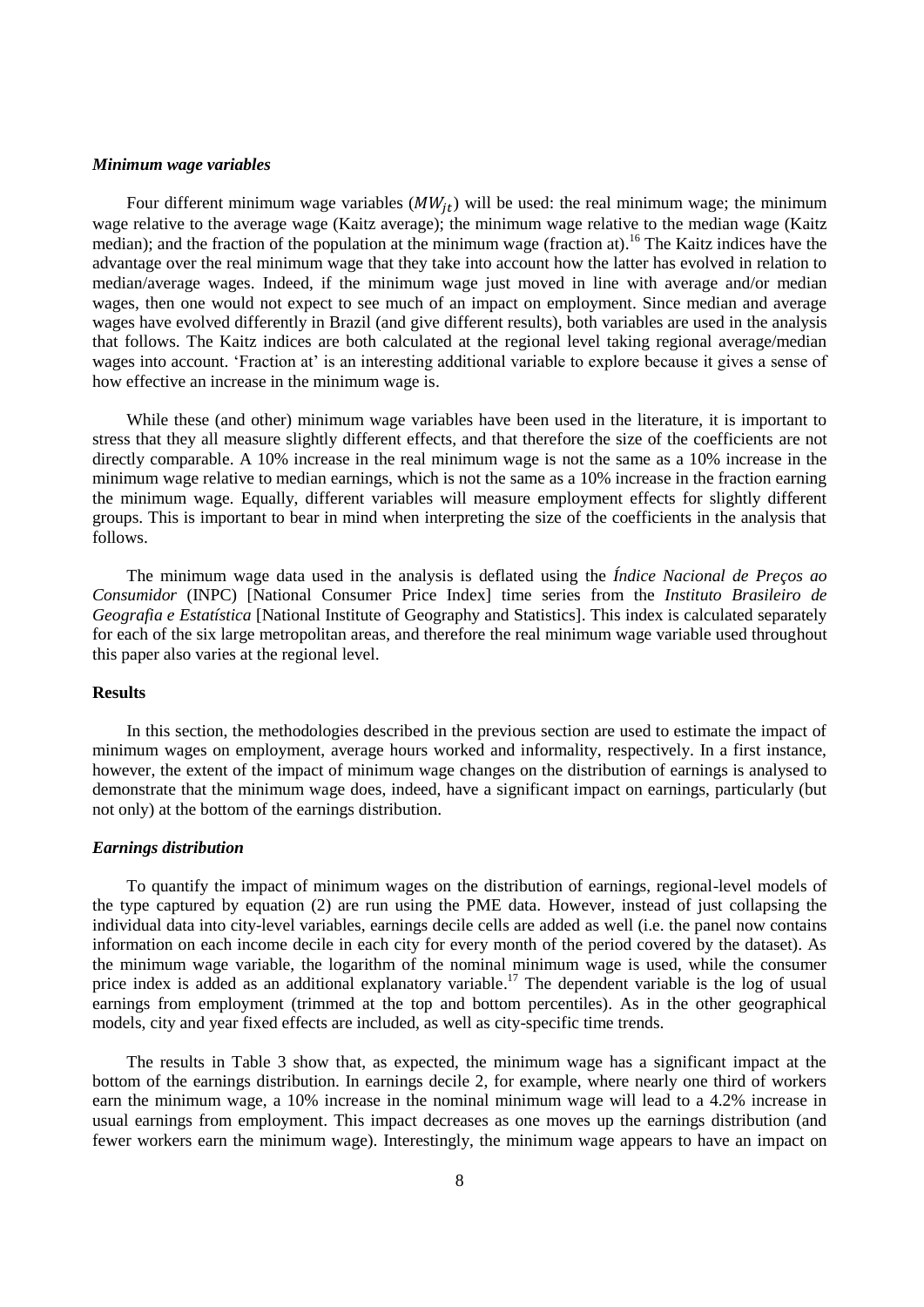workers' wages quite high up the earnings distribution. For example, in decile 6, where no workers earn at the minimum wage, a 10% increase in the minimum wage is still associated with a 1% increase in usual earnings. This is consistent with other findings in the Brazilian minimum wage literature that show that the minimum wage is still used as a benchmark for adjusting wages higher up (Maloney and Mendez, 2004; Van Klaveren et al, 2009). A final remark in relation to Table 3 is that, as expected, the minimum wage has the greatest impact on those earnings deciles containing the largest fractions of youth and low-skilled. One would therefore expect the labour market outcomes of these sub-groups to be most affected by minimum wage changes.

| Earnings<br>decile | Coefficient | <b>SE</b> | Fraction earning<br><b>MW</b> | Fraction<br>youth | Fraction low-<br>skilled | Fraction low-skilled<br>youth |
|--------------------|-------------|-----------|-------------------------------|-------------------|--------------------------|-------------------------------|
| 1 (lowest)         | $0.209*$    | (0.088)   | 0.295                         | 0.280             | 0.665                    | 0.157                         |
| 2                  | $0.421***$  | (0.048)   | 0.302                         | 0.286             | 0.578                    | 0.112                         |
| 3                  | $0.341***$  | (0.045)   | 0.160                         | 0.262             | 0.511                    | 0.081                         |
| 4                  | $0.115**$   | (0.036)   | 0.084                         | 0.229             | 0.464                    | 0.058                         |
| 5                  | 0.060       | (0.036)   | 0.001                         | 0.190             | 0.424                    | 0.039                         |
| 6                  | $0.094**$   | (0.036)   | 0                             | 0.150             | 0.384                    | 0.024                         |
| 7                  | 0.024       | (0.039)   | 0                             | 0.116             | 0.323                    | 0.014                         |
| 8                  | $-0.047$    | (0.044)   | 0                             | 0.084             | 0.236                    | 0.006                         |
| 9                  | 0.011       | (0.057)   | 0                             | 0.051             | 0.137                    | 0.002                         |
| 10 (highest)       | $-0.087$    | (0.057)   | 0                             | 0.019             | 0.050                    | 0.001                         |

# **Table 3. Regression results: earnings per decile**

*Notes*: Each regression is based on 810 observations.

*Source*: Authors' calculations based on PME 2003-2014. \*\*\*Significant at the 1% level, \*\*Significant at the 5% level, \*Significant at the 10% level

## *Employment*

The results in Table 4 show that the effect of minimum wages on employment outcomes is mostly insignificant and that, when significant, the direction of the impact is ambiguous: three coefficients are negative and four are positive (out of a total of 48 estimates). Looking at the overall working population (i.e. all ages), the effects are also very small, ranging from a  $3.1\%$  fall to a  $2.1\%$ <sup>18</sup> increase for a doubling of the real minimum wage/median Kaitz index, respectively. In the case of youth, only one coefficient (out of 12) is statistically significant and indicates a 7.8% fall in employment for a doubling of the minimum wage – i.e. a slightly larger fall, although still relative small. In the case of the low-skilled, the only two statistically significant coefficients are both positive and, in the preferred models based on individual fixed effects), there is no indication at all of a negative effect of minimum wage increases on employment. Overall, therefore, it appears relatively safe to conclude that increases in the minimum wage in Brazil over the period 2003-2014 have had no significant effect on employment.

| Table 4. | <b>Regression results: employment</b> |  |  |  |
|----------|---------------------------------------|--|--|--|
|----------|---------------------------------------|--|--|--|

|     |                       | Regional             | Individual OLS       | Individual FE        |
|-----|-----------------------|----------------------|----------------------|----------------------|
| All | Real minimum wage     | $-0.022*$<br>(0.007) | $-0.019*$<br>(0.008) | 0.002<br>(0.005)     |
|     | Kaitz index (average) | 0.013<br>(0.010)     | 0.006<br>(0.007)     | 0.007<br>(0.004)     |
|     | Kaitz index (median)  | 0.015<br>(0.015)     | $0.013*$<br>(0.005)  | $0.012**$<br>(0.004) |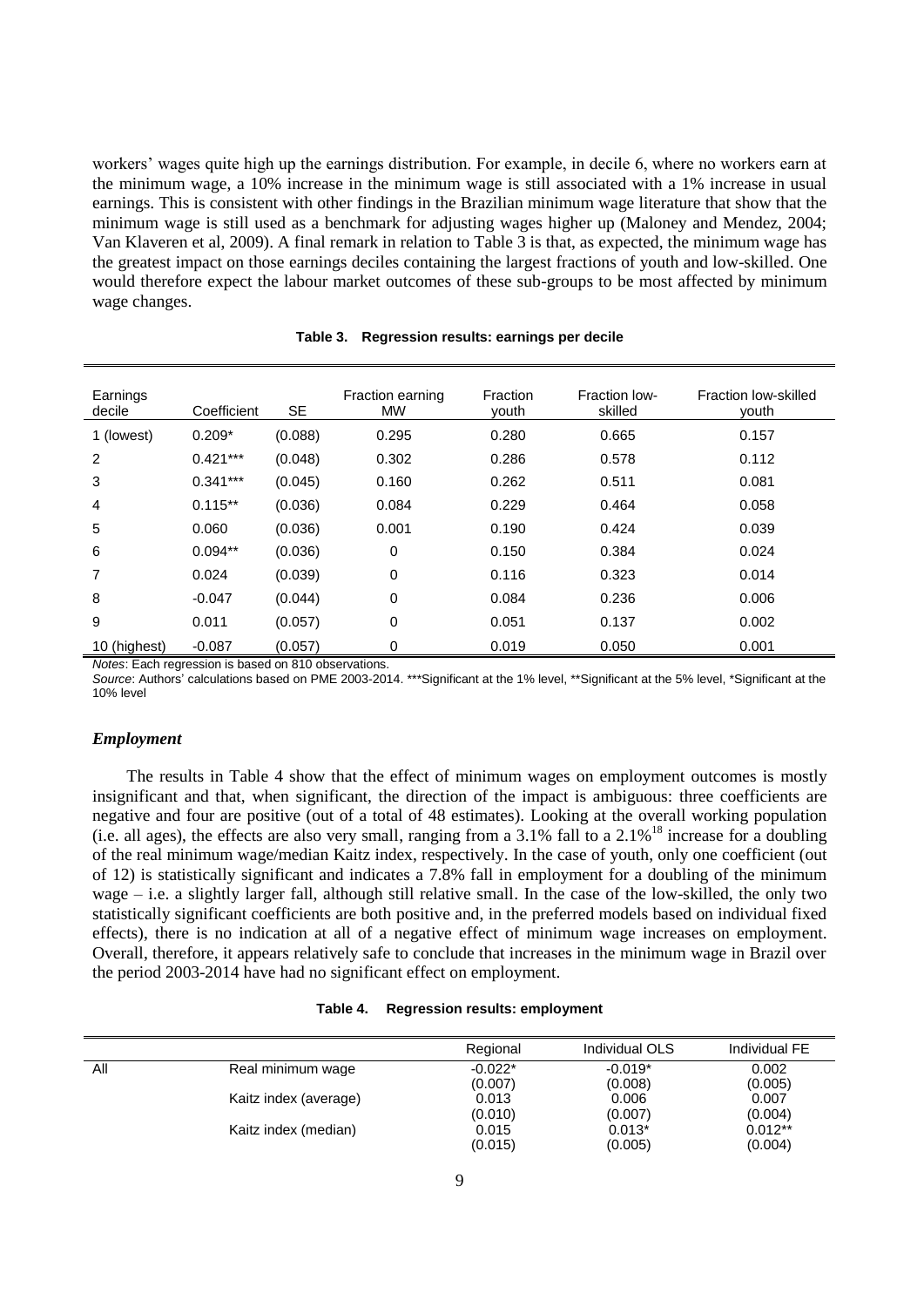|             | <b>Fraction at</b>    | 0.001    | 0.001     | 0.001     |
|-------------|-----------------------|----------|-----------|-----------|
|             |                       | (0.001)  | (0.001)   | (0.000)   |
|             | <b>Observations</b>   | 810      | 8 313 094 | 8 313 095 |
| Youth       | Real minimum wage     | $-0.055$ | $-0.035*$ | $-0.014$  |
|             |                       | (0.036)  | (0.015)   | (0.012)   |
|             | Kaitz index (average) | $-0.011$ | $-0.013$  | $-0.013$  |
|             |                       | (0.036)  | (0.012)   | (0.010)   |
|             | Kaitz index (median)  | 0.013    | $-0.003$  | $-0.001$  |
|             |                       | (0.049)  | (0.010)   | (0.009)   |
|             | Fraction at           | 0.002    | 0.001     | 0.000     |
|             |                       | (0.004)  | (0.001)   | (0.001)   |
|             | <b>Observations</b>   | 810      | 2 052 096 | 2 052 096 |
| Low-skilled | Real minimum wage     | $-0.013$ | $-0.012$  | $-0.002$  |
|             |                       | (0.015)  | (0.012)   | (0.007)   |
|             | Kaitz index (average) | 0.047    | 0.017     | 0.006     |
|             |                       | (0.020)  | (0.010)   | (0.006)   |
|             | Kaitz index (median)  | 0.025    | $0.020**$ | $0.013*$  |
|             |                       | (0.017)  | (0.008)   | (0.006)   |
|             | <b>Fraction at</b>    | $-0.001$ | 0.000     | 0.000     |
|             |                       | (0.003)  | (0.001)   | (0.001)   |
|             | <b>Observations</b>   | 810      | 4 008 592 | 4 008 593 |
| Low-skilled | Real minimum wage     | $-0.049$ | $-0.017$  | $-0.009$  |
| youth       |                       | (0.093)  | (0.018)   | (0.016)   |
|             | Kaitz index (average) | $-0.015$ | $-0.012$  | $-0.012$  |
|             |                       | (0.087)  | (0.015)   | (0.013)   |
|             | Kaitz index (median)  | 0.018    | 0.010     | 0.015     |
|             |                       | (0.069)  | (0.013)   | (0.012)   |
|             | <b>Fraction at</b>    | $-0.007$ | $-0.001$  | $-0.001$  |
|             |                       | (0.009)  | (0.002)   | (0.001)   |
|             | <b>Observations</b>   | 810      | 1069176   | 1 069 176 |

*Notes:* Robust standard errors clustered at the regional/individual level are included in parentheses. Survey weights are used in all regressions. \*\*\*Significant at the 0.1% level, \*\*Significant at the 1% level, \*Significant at the 5% level. *Source*: Authors' calculations based on PME 2003-2014.

# *Hours*

The impact on employment following an increase in the minimum wage might be felt at the intensive (hours worked) rather than at the extensive margin (number of jobs). Repeating the analysis for hours worked (Table 5) shows that, once again, most results are statistically insignificant. However, when significant, they are all now negative. That said, the size of the effect is very small, with a doubling of the minimum wage leading to a 2.3% reduction in hours worked at most (in the case of youth). Again, in the preferred models using individual fixed effects, there is no indication at all that increases in the minimum wage might have an impact on hours worked.

# **Table 5. Regression results: hours worked**

|       |                            | Regional    | Individual OLS | Individual FE |
|-------|----------------------------|-------------|----------------|---------------|
| All   | Real minimum wage          | $-0.018***$ | $-0.019**$     | 0.001         |
|       |                            | (0.002)     | (0.006)        | (0.005)       |
|       | Kaitz index (average)      | $-0.020*$   | $-0.012*$      | 0.002         |
|       |                            | (0.007)     | (0.005)        | (0.004)       |
|       | Kaitz index (median)       | $-0.010$    | $-0.012**$     | 0.000         |
|       |                            | (0.007)     | (0.004)        | (0.004)       |
|       | <b>Fraction at</b>         | $-0.001$    | 0.000          | 0.000         |
|       |                            | (0.000)     | (0.001)        | (0.000)       |
|       | <i><b>Observations</b></i> | 810         | 5 149 664      | 5 149 665     |
| Youth | Real minimum wage          | $-0.023*$   | $-0.026$       | $-0.001$      |
|       |                            | (0.009)     | (0.015)        | (0.013)       |
|       | Kaitz index (average)      | $-0.006$    | $-0.002$       | 0.012         |
|       |                            | (0.012)     | (0.012)        | (0.011)       |
|       | Kaitz index (median)       | $-0.007$    | $-0.012$       | 0.002         |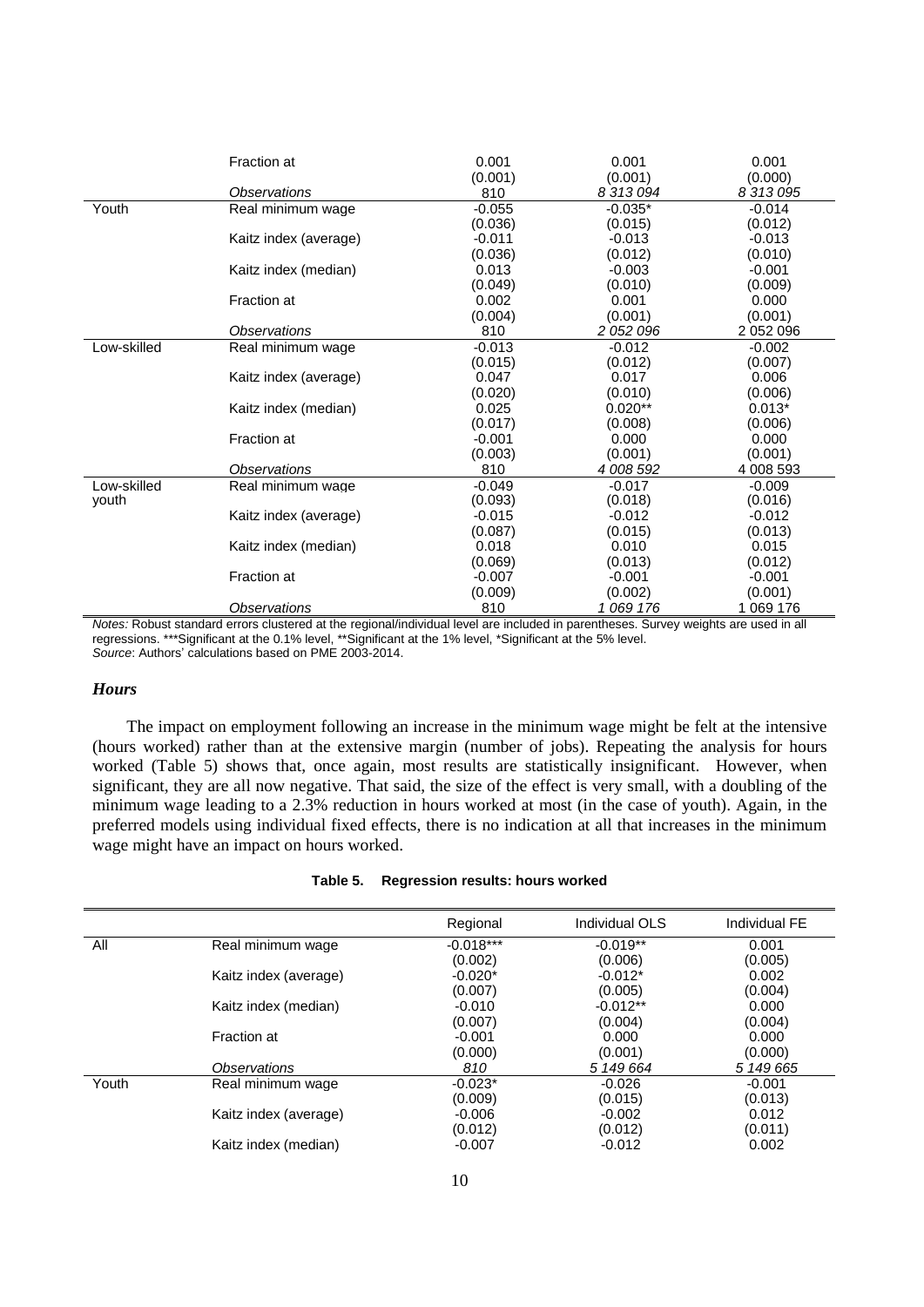|             |                       | (0.010)    | (0.011)   | (0.010)   |
|-------------|-----------------------|------------|-----------|-----------|
|             | <b>Fraction at</b>    | $-0.001$   | 0.001     | 0.000     |
|             |                       | (0.001)    | (0.001)   | (0.001)   |
|             | Observations          | 810        | 897612    | 897 612   |
| Low-skilled | Real minimum wage     | $-0.013$   | $-0.016$  | 0.005     |
|             |                       | (0.006)    | (0.011)   | (0.009)   |
|             | Kaitz index (average) | $-0.022$   | $-0.015$  | 0.003     |
|             |                       | (0.011)    | (0.009)   | (0.008)   |
|             | Kaitz index (median)  | $-0.010$   | $-0.015*$ | $-0.003$  |
|             |                       | (0.010)    | (0.007)   | (0.006)   |
|             | <b>Fraction at</b>    | $-0.002**$ | $-0.001$  | 0.000     |
|             |                       | (0.000)    | (0.001)   | (0.001)   |
|             | Observations          | 810        | 2 061 035 | 2 061 036 |
| Low-skilled | Real minimum wage     | $-0.027$   | $-0.040$  | $-0.017$  |
| youth       |                       | (0.020)    | (0.029)   | (0.027)   |
|             | Kaitz index (average) | $-0.006$   | $-0.012$  | $-0.004$  |
|             |                       | (0.030)    | (0.024)   | (0.024)   |
|             | Kaitz index (median)  | 0.001      | $-0.021$  | $-0.011$  |
|             |                       | (0.025)    | (0.020)   | (0.021)   |
|             | <b>Fraction at</b>    | $-0.001$   | 0.004     | $-0.003$  |
|             |                       | (0.001)    | (0.002)   | (0.002)   |
|             | Observations          | 810        | 303 343   | 303 343   |

*Notes:* Robust standard errors clustered at the regional/individual level are included in parentheses. Survey weights are used in all regressions. \*\*\*Significant at the 0.1% level, \*\*Significant at the 1% level, \*Significant at the 5% level. *Source*: Authors' calculations based on PME 2003-2014.

## *Formality*

Another possible adjustment mechanism for the labour market following an increase in the minimum wage is through its impact on formality. As mentioned in the literature review, traditional models predict that increases in the minimum wage would reduce employment in the formal sector while increasing it in the informal one. The models are therefore re-run with formality as the dependent variable, with the results presented in Table 6. A larger number of statistically significant effects are now obtained (16 out of 48), and they are all negative – suggesting that minimum wage increases in Brazil may have had a detrimental effect on formality over the period 2003-2014. In the case of the low-skilled (where 7 out of 12 estimates are statistically significant and negative), the effects are relatively large, implying a 16% fall in formality following a doubling of the minimum wage. When individual fixed effects are introduced, however, only the coefficients associated with the median Kaitz index for low-skilled workers and the total population remain significant and they are smaller in size: doubling the minimum wage is associated with only a 2.5 percentage points drop in formality for low-skilled workers, which is equivalent to a 5.0% drop given a baseline formality rate of 51%.

|       |                       | Regional   | <b>Individual OLS</b> | Individual FE |
|-------|-----------------------|------------|-----------------------|---------------|
| All   | Real minimum wage     | $-0.064*$  | $-0.035***$           | 0.012         |
|       |                       | (0.023)    | (0.010)               | (0.007)       |
|       | Kaitz index (average) | $-0.089**$ | $-0.046***$           | 0.007         |
|       |                       | (0.015)    | (0.008)               | (0.006)       |
|       | Kaitz index (median)  | $-0.057*$  | $-0.040***$           | $-0.011*$     |
|       |                       | (0.019)    | (0.007)               | (0.005)       |
|       | <b>Fraction at</b>    | 0.000      | 0.001                 | 0.000         |
|       |                       | (0.001)    | (0.001)               | (0.001)       |
|       | Observations          | 810        | 5 149 664             | 5 149 665     |
| Youth | Real minimum wage     | $-0.016$   | $-0.016$              | 0.031         |
|       |                       | (0.033)    | (0.023)               | (0.019)       |
|       | Kaitz index (average) | $-0.054$   | $-0.038*$             | 0.023         |
|       |                       | (0.034)    | (0.019)               | (0.016)       |
|       | Kaitz index (median)  | $-0.042$   | $-0.031*$             | 0.011         |
|       |                       | (0.023)    | (0.015)               | (0.014)       |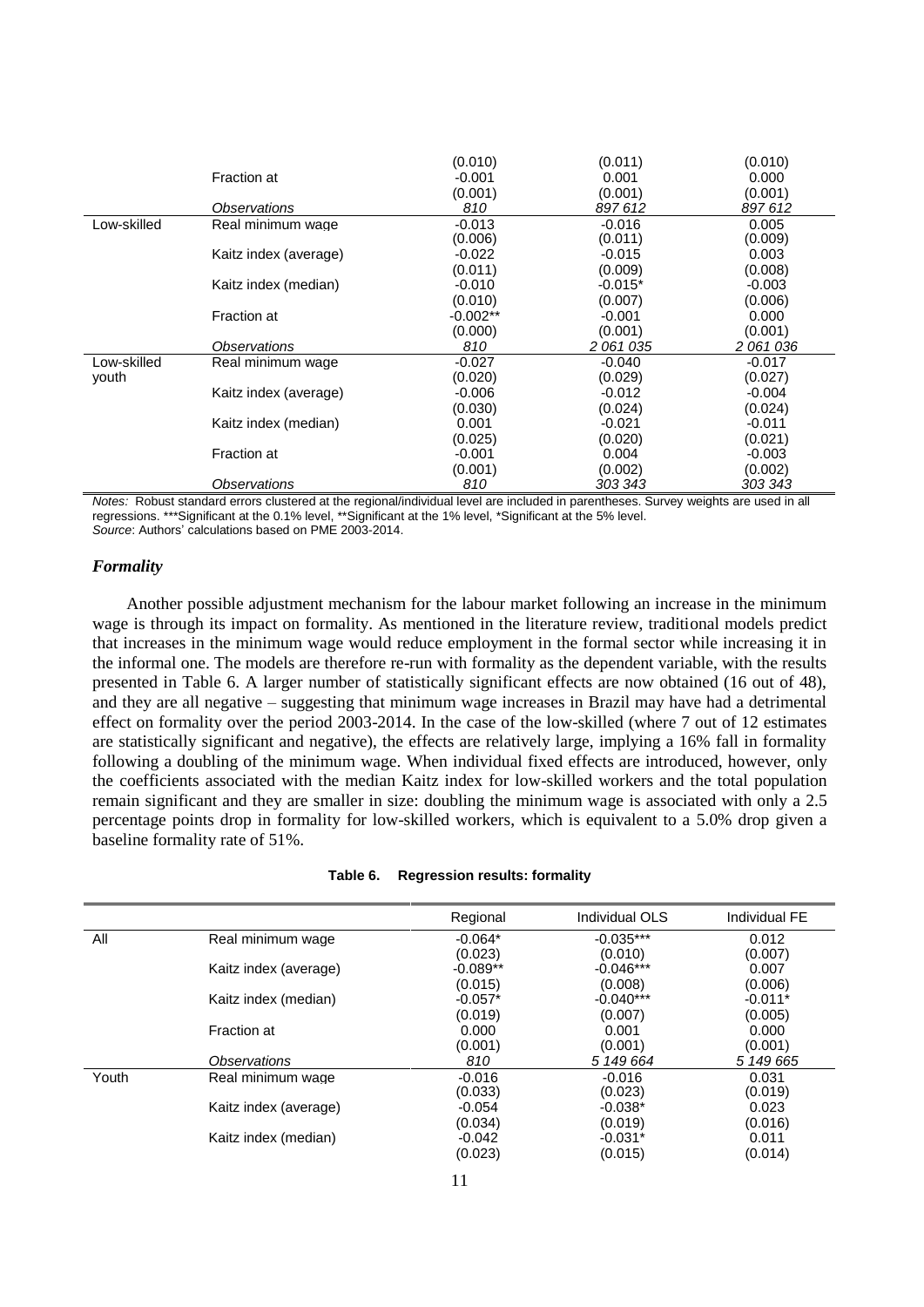|             | <b>Fraction</b> at         | 0.002     | 0.001       |            |
|-------------|----------------------------|-----------|-------------|------------|
|             |                            | (0.002)   | (0.002)     | (0.001)    |
|             | <i><b>Observations</b></i> | 810       | 897 612     | 897 612    |
| Low-skilled | Real minimum wage          | $-0.133*$ | $-0.056**$  | $-0.010$   |
|             |                            | (0.040)   | (0.017)     | (0.011)    |
|             | Kaitz index (average)      | $-0.160*$ | $-0.069***$ | $-0.012$   |
|             |                            | (0.043)   | (0.014)     | (0.009)    |
|             | Kaitz index (median)       | $-0.107*$ | $-0.054***$ | $-0.025**$ |
|             |                            | (0.031)   | (0.011)     | (0.008)    |
|             | <b>Fraction</b> at         | 0.002     | 0.001       | 0.000      |
|             |                            | (0.002)   | (0.001)     | (0.001)    |
|             | <i><b>Observations</b></i> | 810       | 2 061 035   | 2 061 036  |
| Low-skilled | Real minimum wage          | $-0.003$  | $-0.025$    | $-0.011$   |
| youth       |                            | (0.074)   | (0.039)     | (0.035)    |
|             | Kaitz index (average)      | $-0.011$  | $-0.031$    | 0.002      |
|             |                            | (0.111)   | (0.032)     | (0.030)    |
|             | Kaitz index (median)       | 0.017     | $-0.019$    | $-0.008$   |
|             |                            | (0.061)   | (0.027)     | (0.027)    |
|             | <b>Fraction</b> at         | $-0.001$  | 0.004       | 0.004      |
|             |                            | (0.004)   | (0.003)     | (0.003)    |
|             | <i><b>Observations</b></i> | 810       | 303 343     | 303 343    |

*Notes:* Robust standard errors clustered at the regional/ individual level are included in parentheses. Survey weights are used in all regressions. \*\*\*Significant at the 0.1% level, \*\*Significant at the 1% level, \*Significant at the 5% level. *Source*: Authors' calculations based on PME 2003-2014.

## *Robustness checks*

While individual-level models with individual and time fixed effects may be able to handle much of the unobserved heterogeneity that could bias the results, they cannot deal with the issue of endogeneity. Indeed, since decisions to increase the minimum wage are frequently based on the current state of the economy/labour market, there might be some degree of reverse causality (i.e. minimum wages rise because employment outcomes have been improving). As a result, it is perhaps not surprising that increases in the minimum wage are not associated with significant reductions in employment. To address this issue, the minimum wage variable in equations (1) and (2) is instrumented with its previous value, which should be less related to current labour market outcomes.<sup>19</sup> The results (summarised in panel A of Table 7) do not change the story obtained previously for employment and hours worked. In the case of formality, however, some statistically significant and positive effects are not obtained - which seems strange given that it is unlikely that reverse causality would be present in the case of the formality regressions.

In a second robustness check, the lag of the minimum wage variable<sup>20</sup> is included to allow for possible delays in labour market effects of raising the minimum wage. However, because minimum wage increases in Brazil over the period under study have been relatively predictable (both in terms of their timing as well as in terms of their size), it is unlikely that firms would have needed long adjustment times following minimum wage changes. The results, presented in panel B of Table 7, do not significantly alter the conclusions of this paper regarding the effect of minimum wages on employment and hours worked. Once again, in the case of formality, a couple of positive results that are statistically significant are now obtained.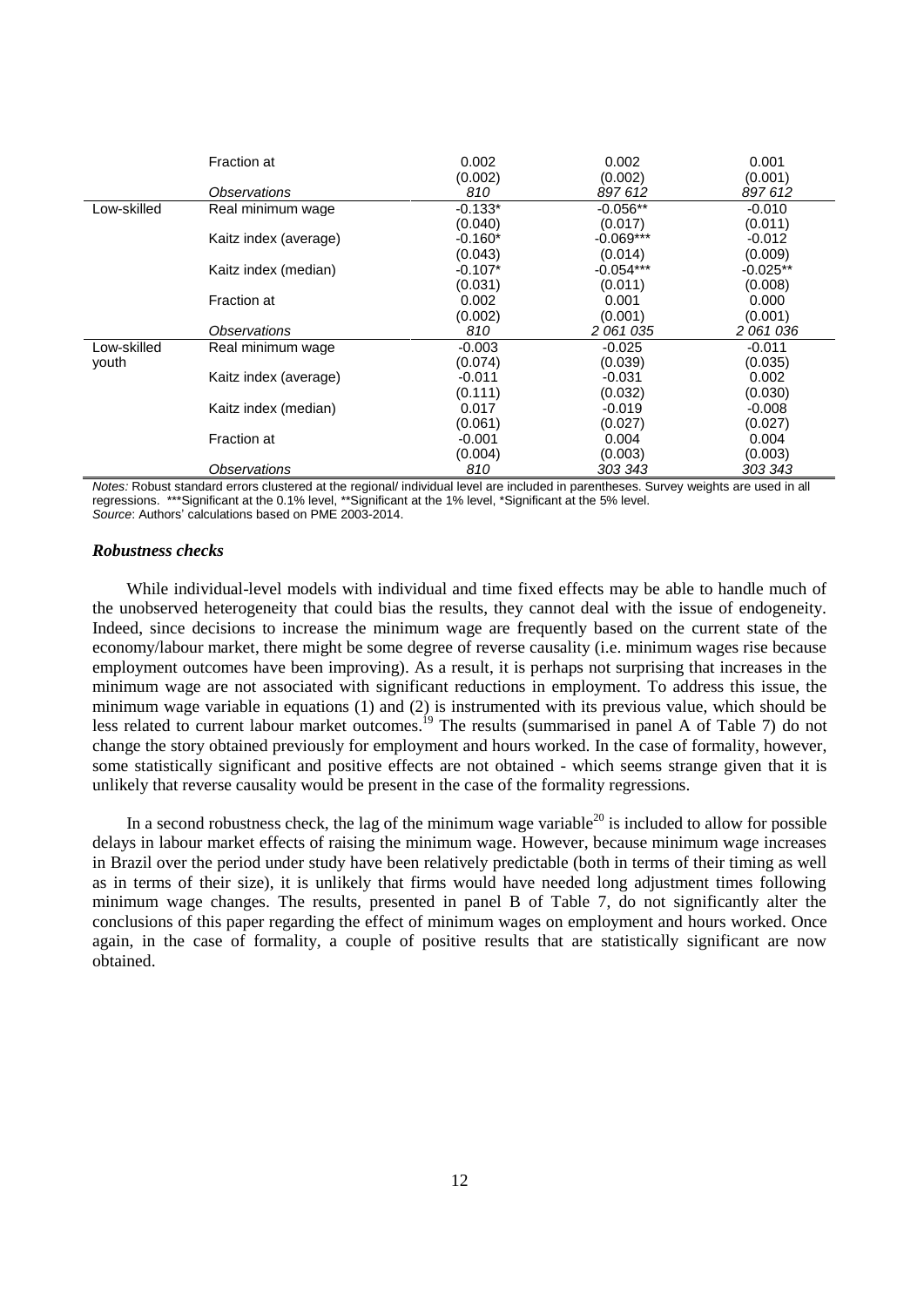|                    |           | Employment |                |               | Hours       |                |               | Formality   |                |               |  |
|--------------------|-----------|------------|----------------|---------------|-------------|----------------|---------------|-------------|----------------|---------------|--|
|                    |           | Regional   | Individual OLS | Individual FE | Regional    | Individual OLS | Individual FE | Regional    | Individual OLS | Individual FE |  |
| Panel A: IV        |           |            |                |               |             |                |               |             |                |               |  |
| All                |           | 0.013      | 0.005          | $0.016**$     | $-0.016**$  | $-0.018***$    | 0.001         | $-.032*$    | $-0.012$       | $0.035***$    |  |
|                    |           | (0.015)    | (0.011)        | (0.007)       | (0.008)     | (0.006)        | (0.006)       | (0.019)     | (0.010)        | (0.009)       |  |
|                    |           | 810        | 8313094        | 8198933       | 810         | 5149664        | 5009307       | 810         | 5149664        | 5009307       |  |
| Youth              |           | 0.007      | $-0.017$       | $-0.002$      | $-0.019$    | $-0.026$       | 0.019         | $-0.016$    | $-0.012$       | $0.052**$     |  |
|                    |           | (0.045)    | (0.020)        | (0.016)       | (0.013)     | (0.016)        | (0.015)       | (0.039)     | (0.024)        | (0.023)       |  |
|                    |           | 810        | 2052096        | 2003537       | 810         | 897612         | 847039        | 810         | 897612         | 847039        |  |
| Low-skilled        |           | $0.053**$  | $0.031*$       | $0.017*$      | 0.001       | $-0.008$       | 0.004         | $-0.057$    | $-0.025$       | $0.031**$     |  |
|                    |           | (0.026)    | (0.017)        | (0.010)       | (0.011)     | (0.011)        | (0.011)       | (0.036)     | (0.017)        | (0.014)       |  |
|                    |           | 810        | 4008592        | 3893049       | 810         | 2061035        | 1953073       | 810         | 2061035        | 1953073       |  |
| Low-skilled        |           | 0.068      | 0.017          | 0.028         | $-0.021$    | $-0.058*$      | $-0.011$      | $.159*$     | $-0.012$       | 0.016         |  |
| youth              |           | (0.082)    | (0.026)        | (0.020)       | (0.026)     | (0.033)        | (0.031)       | (0.094)     | (0.043)        | (0.041)       |  |
|                    |           | 810        | 1069176        | 1024373       | 810         | 303343         | 268265        | 810         | 303343         | 268265        |  |
| Panel B: Lagged MW |           |            |                |               |             |                |               |             |                |               |  |
| All                | <b>MW</b> | $-0.020$   | $-0.016*$      | 0.000         | $-0.015***$ | $-0.018***$    | 0.003         | $-0.029$    | $-0.018*$      | $0.017**$     |  |
|                    |           | (0.014)    | (0.008)        | (0.006)       | (0.003)     | (0.007)        | (0.006)       | (0.028)     | (0.010)        | (0.008)       |  |
|                    | Lag MW    | $-0.005$   | $-0.008$       | $-0.003$      | $-0.008$    | $-0.009$       | $-0.004$      | $-0.046**$  | $-0.020**$     | $-0.012$      |  |
|                    |           | (0.020)    | (0.008)        | (0.005)       | (0.006)     | (0.007)        | (0.006)       | (0.017)     | (0.010)        | (0.007)       |  |
|                    |           | 804        | 6783264        | 6783264       | 804         | 4228616        | 4228616       | 804         | 4228616        | 4228616       |  |
| Youth              | <b>MW</b> | $-0.047$   | $-0.026*$      | $-0.013$      | $-0.008$    | $-0.029*$      | 0.008         | $-0.014$    | $-0.013$       | $0.037*$      |  |
|                    |           | (0.052)    | (0.016)        | (0.014)       | (0.008)     | (0.017)        | (0.015)       | (0.015)     | (0.025)        | (0.022)       |  |
|                    | Lag MW    | $-0.003$   | $-0.004$       | $-0.004$      | $-0.028**$  | $-0.002$       | $-0.007$      | 0.022       | 0.016          | 0.000         |  |
|                    |           | (0.034)    | (0.016)        | (0.013)       | (0.011)     | (0.016)        | (0.015)       | (0.040)     | (0.024)        | (0.021)       |  |
|                    |           | 804        | 1621038        | 1621038       | 804         | 719301         | 719301        | 804         | 719301         | 719301        |  |
| Low-skilled        | <b>MW</b> | $-0.016$   | $-0.006$       | $-0.005$      | $-0.006$    | $-0.006$       | 0.009         | $-0.072$    | $-0.039**$     | $-0.006$      |  |
|                    |           | (0.026)    | (0.012)        | (0.008)       | (0.005)     | (0.012)        | (0.010)       | (0.044)     | (0.018)        | (0.012)       |  |
|                    | Lag MW    | 0.007      | $-0.010$       | 0.001         | $-0.014$    | $-0.025**$     | $-0.008$      | $-0.077***$ | $-0.025$       | $-0.020$      |  |
|                    |           | (0.022)    | (0.012)        | (0.008)       | (0.008)     | (0.011)        | (0.010)       | (0.018)     | (0.017)        | (0.012)       |  |
|                    |           | 804        | 3255552        | 3255552       | 804         | 1693144        | 1693144       | 804         | 1693144        | 1693144       |  |
| Low-skilled        | <b>MW</b> | $-0.027$   | 0.008          | $-0.009$      | $-0.006$    | $-0.055*$      | 0.005         | $0.129*$    | 0.040          | $-0.005$      |  |
| youth              |           | (0.112)    | (0.020)        | (0.018)       | (0.019)     | (0.033)        | (0.033)       | (0.051)     | (0.043)        | (0.041)       |  |
|                    | Lag MW    | $-0.062**$ | $-0.022$       | $-0.005$      | $-0.036*$   | $-0.004$       | 0.003         | $-0.152**$  | $-0.045$       | $-0.052$      |  |
|                    |           | (0.022)    | (0.020)        | (0.017)       | (0.014)     | (0.032)        | (0.033)       | (0.052)     | (0.042)        | (0.040)       |  |
|                    |           | 804        | 827789         | 827789        | 804         | 238249         | 238249        | 804         | 238249         | 238249        |  |

|  |  |  |  | Table 7. Regression results: Robustness checks (real minimum wage) |  |  |  |  |  |  |
|--|--|--|--|--------------------------------------------------------------------|--|--|--|--|--|--|
|--|--|--|--|--------------------------------------------------------------------|--|--|--|--|--|--|

*Notes*: Robust standard errors clustered at the regional/ individual level are included in parentheses (not clustered for IV). Survey weights are used in all regressions.

\*\*\*Significant at the 0.1% level, \*\*Significant at the 1% level, \*Significant at the 5% level.

*Source*: Authors' calculations based on PME 2003-2014.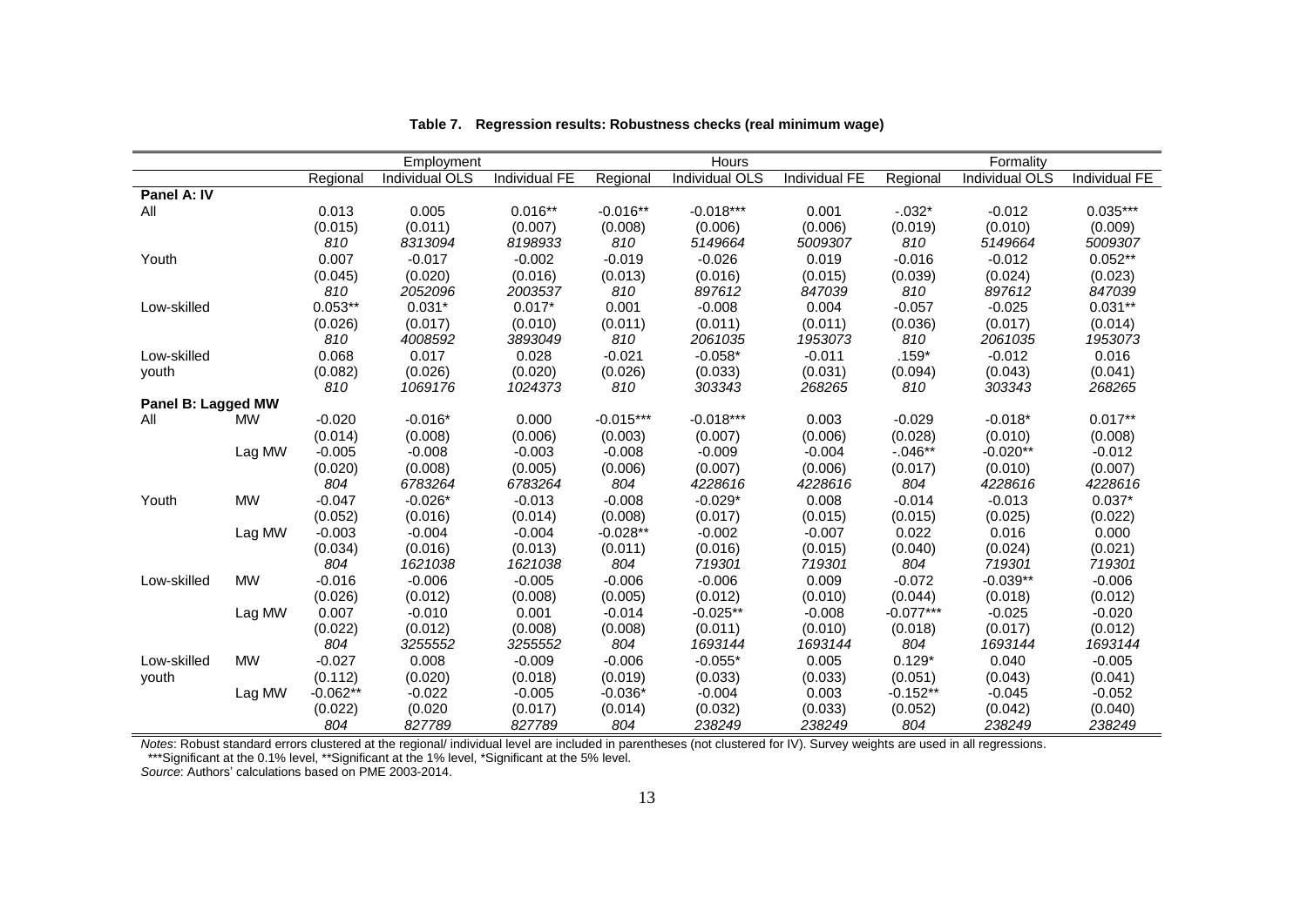# **Conclusion**

This paper has provided an important update of the research on minimum wages in Brazil: despite continued and very large increases in minimum wages over the past decade or so, no research had been carried out to estimate the possible effect of this on labour market outcomes. In addition, the present study attempted to evaluate the impact of increases in the minimum wages on youth and the low-skilled – two groups that have largely been ignored in the previous body of literature.

Employing a variety of methodologies and minimum wage variables, the paper found very little evidence of any impact of the minimum wage on labour market outcomes in Brazil. There appears to be little effect on either employment or hours worked and, while there might be a negative effect on formality, it is again relatively small. While there is some indication that the effects may be more negative for youth and the low-skilled (particularly in the case of formality), the overall effects remain small. Overall, therefore, the findings of this paper are in line with a large and growing body of international evidence that suggests that minimum wages have little noticeable impact on employment outcomes.

However, one important caveat is that the conclusions of this paper, like those of all the other literature on minimum wages in Brazil, are restricted to large, metropolitan areas only. As the descriptive statistics have shown, these urban labour markets have been performing very strongly in recent years, and certainly much stronger than in rural areas. While attempts were also made to estimate the effect of minimum wages in rural areas using the PNAD, the data were found to be inadequate and the results suspicious (and therefore not included in the present study). Unfortunately, this means that a key question in labour market policy in Brazil can still not be answered: whether or not high minimum wages might have a negative impact on the labour market outcome of the majority of workers who live in rural areas/smaller towns and, in particular, on those amongst them that are the youngest and the least skilled. This is therefore a key question for future research and, with the PNAD recently having been turned into a quarterly survey, it looks like the answer might not be too far away.

The paper has highlighted an additional, and related, concern. Despite country-wide progress in the proportion of workers earning at or above the minimum wage, compliance has been stagnant for the lowskilled and has been falling for low-skilled youth. Indeed, the scale of the problem (one in two working low-skilled youths earning less than the minimum wage) merits urgent policy and research attention. The issue is clearly closely related to the challenge of informality (two thirds of low-skilled youths who work do so in the informal sector). While inspections and sanctions may partly help address this issue, it is very possible that non-compliance with the minimum wage for these groups is an issue closely related to the level at which the minimum wage is set. Once again, this highlights the importance of closely monitoring the PNAD *contínua* data in the coming years.

A final comment relates to the general labour market conditions against which the Brazilian minimum wage has been increased. Indeed, as shown by the descriptive statistics presented in the paper, the employment/unemployment rate has increased/decreased significantly over the period under study. While this may point to yet another caveat to the conclusions presented in this paper, it also contains an important policy message for other emerging economies concerned with income inequality: during times of strong economic growth, minimum wages may play an important redistributive role in ensuring that the spoils of growth are more equally shared, with little or no adverse impact on overall employment.<sup>2</sup>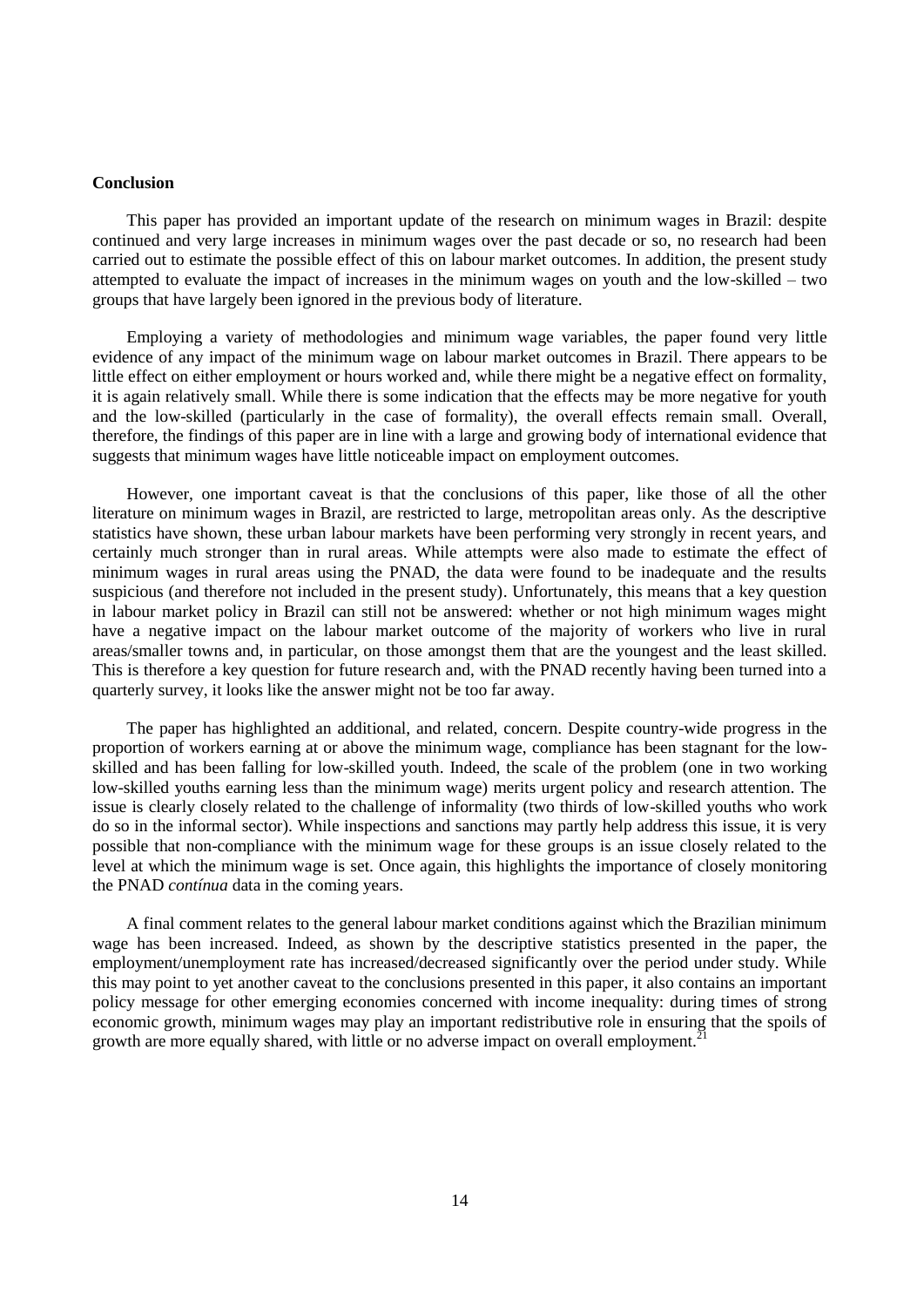# **REFERENCES**

- Abowd, J.M ., F. Kramarz, T. Lemieux, and D.N. Margolis (2000). "Minimum Wages and Youth Employment in France and the United States.", in D.G. Blanchflower and R.B. Freeman (eds.), *Youth Employment and Joblessness in Advanced Countries*, University of Chicago Press, Chicago
- Allegretto, S.A., A. Dube, M. Reich and B. Zipperer (2013), "Credible research designs for minimum wage studies", *IZA Working Papers*, No. 7638, IZA, Bonn.
- Angrist, J.D. and J.-S. Pischke (2009), "*Mostly harmless econometrics: An empiricist's companion"*, Princeton University Press, Princeton.
- Bartolucci, C. (2012), "Business cycles and wage rigidity", *Labour Economics*, Vol. 19/4, pp. 568-583.
- Berg, J. (2011), "Laws or luck? Understanding rising formality in Brazil in the 2000s", in S. Lee and D. McCann (eds.), *Regulating for decent work: New directions in labour market regulation,*  International Labour Organisation, Geneva.
- Broecke, S, A. Forti and M. Vandeweyer (forthcoming), "The effect of minimum wages on employment in emerging economics: A literature review", *OECD Social, Employment and Migration Working Papers*, OECD Publishing, Paris.
- Brown, C. (1999), "Minimum wages, employment, and the distribution of income," in O. Ashenfelter, and D. Card (eds.), *Handbook of Labour Economics*, Elsevier Science, North-Holland, pp. 2101-2163.
- Card, D. and A.B. Krueger (1994). "Minimum Wages and Employment: A Case Study of the Fast-Food Industry in New Jersey and Pennsylvania", *The American Economic Review*, Vol. 84/4.
- Carneiro, F.G. (2001), "An overview of the effects of the minimum wage on the Brazilian labour market", Catholic University of Brasilia, Brasilia.
- Chletsos, M. and G.P. Giotis (2015), "The employment effect of minimum wage using 77 international studies since 1992: A meta-analysis", *Munich Personal RePEc Archive*, Paper No. 61321.
- Corseuil, C.H., M. Foguel and M. Hecksher (2013), "Efeitos dos pisos salariais estaduais sobre o mercado do trabalho: Uma nova abordagem empírica" [The effect of state wage floors on the labour market: A new empirical approach], *Ipea Textos para Discussão*, No. 1887.
- Currie, J. and B. C. Fallick (1996). "The Minimum Wage and the Employment of Youth: Evidence from the NLSY." *Journal of Human Resources,* Vol*.* 31/2, pp. 404-428.
- Dinkelman, T. and V. Ranchhod (2012). "Evidence on the impact of minimum wage laws in an informal sector: Domestic workers in South Africa", *Journal of Development Economics*, Vol. 99/1.
- Dube, A., T.W. Lester and M. Reich (2010), "Minimum wage effects across state borders: Estimates using contiguous counties", *The Review of Economics and Statistics*, Vol. 92/4, pp. 945-964.
- Fajnzylber, P. (2001), "Minimum wage effects throughout the wage distribution: Evidence from Brazil's formal and informal sectors", *Textos para Discussão*, No. 151, Universidade Federal de Minas Gerais.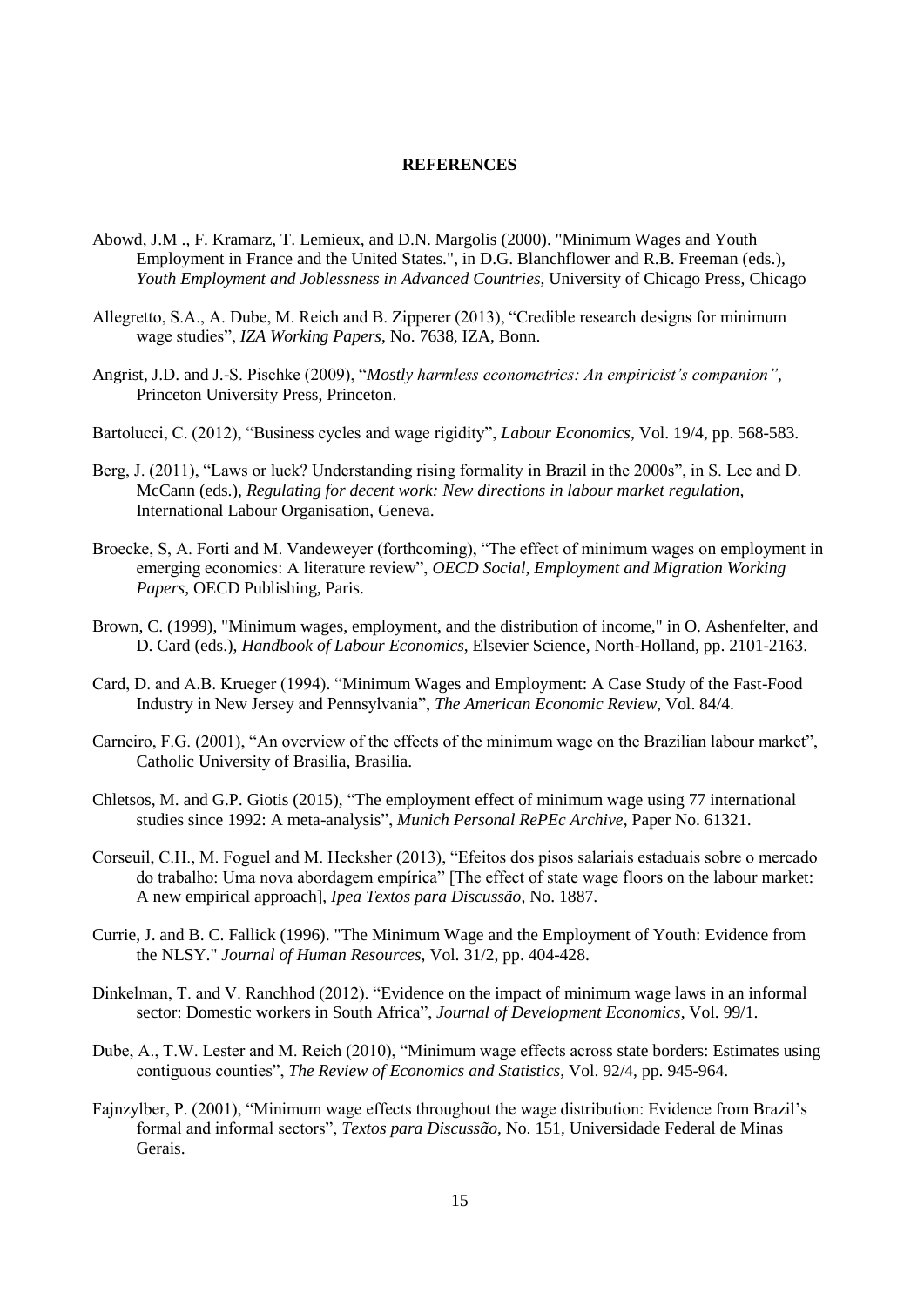- Foguel, M. (1998), "Uma avaliação does efeitos do salário mínimo sobre o mercado do trabalho no Brasil" [An evaluation of the effects of the minimum wage on the labour market in Brazil], *Textos para Discussão*, No. 564, Ipea, Rio de Janeiro.
- Hellevik, O. (2009), "Linear versus logistic regression when the dependent variable is a dichotomy", *Quality and Quantity*, Vol. 43/1, pp. 59-74.
- ILO (2003). *General report*. Report I to the Seventeenth International Conference of Labour Statisticians, Geneva, 24 November – 3 December 2003.
- Jales, H. (2014), "Estimating the effects of the minimum wage in a developing country: A density continuity approach", University of British Columbia, Vancouver.
- Lemos, S. (2009a), "Minimum wage effects in a developing country", *Labour Economics*, Vol. 16/2, pp. 224-237.
- Lemos S. (2009b), "Comparing employment estimates using different minimum wage variables: The case of Brazil", *International Review of Applied Economics*, Vol. 23/4, pp. 405-425.
- Lemos, S. (2007), "Minimum wage effects across the private and public sectors in Brazil", *Journal of Development Studies*, Vol. 43/4, pp. 700-720.
- Lemos, S. (2005), "Political variables as instruments for the minimum wage". *Contributions to Economic Analysis and Policy*, Vol. 4/1, pp. 1-31.
- Lemos, S. (2004), "Minimum wage policy and employment effects: Evidence from Brazil", *Economía*, Vol. 5/1, pp. 219-266.
- Magruder, J.R. (2013), "Can minimum wages cause a big push? Evidence from Indonesia", *Journal of Development Economics*, Vol. 100/1, pp. 48-62.
- Maloney, W. and J. Mendez (2004), "Measuring the impact of minimum wages: Evidence from Latin America", in J.J. Heckman and C. Pagés, *Law and Employment: Lessons from Latin America and the Caribbean*, University of Chicago Press, Chicago.
- Meer, J. and J. West (2013), "Effects of the minimum wage on employment dynamics", *NBER Working Papers*, No. 19262.
- Mincer, J. (1976), "Unemployment effects of minimum wages" *Journal of Political Economy*, Vol. 84/4, pp. S87–S104.
- Moura, R. and M.C. Neri (2008), "Efetividade do salário mínimo estadual: Uma análise via regressões quantílicas para dados longitudinais" [Effectiveness of the state minimum wage: Analysis using quantile regression for longitudinal data], *Economia Aplicada*, Vol. 12/2, pp. 239-273.
- Neri, M., G. Gonzaga and J.M. Camargo (2001), "Salário mínimo, 'efeito-farol' e pobreza" [Minimum wage, 'lighthouse effect' and poverty], *Revista de Economia Política*, Vol 21/ 2, pp. 78-90.
- Neumark, D., W. Cunningham and L. Siga (2006), "The effects of the minimum wage in Brazil on the distribution of family incomes: 1996-2001", *Journal of Development Economics*, Vol. 80/1, pp. 136- 159.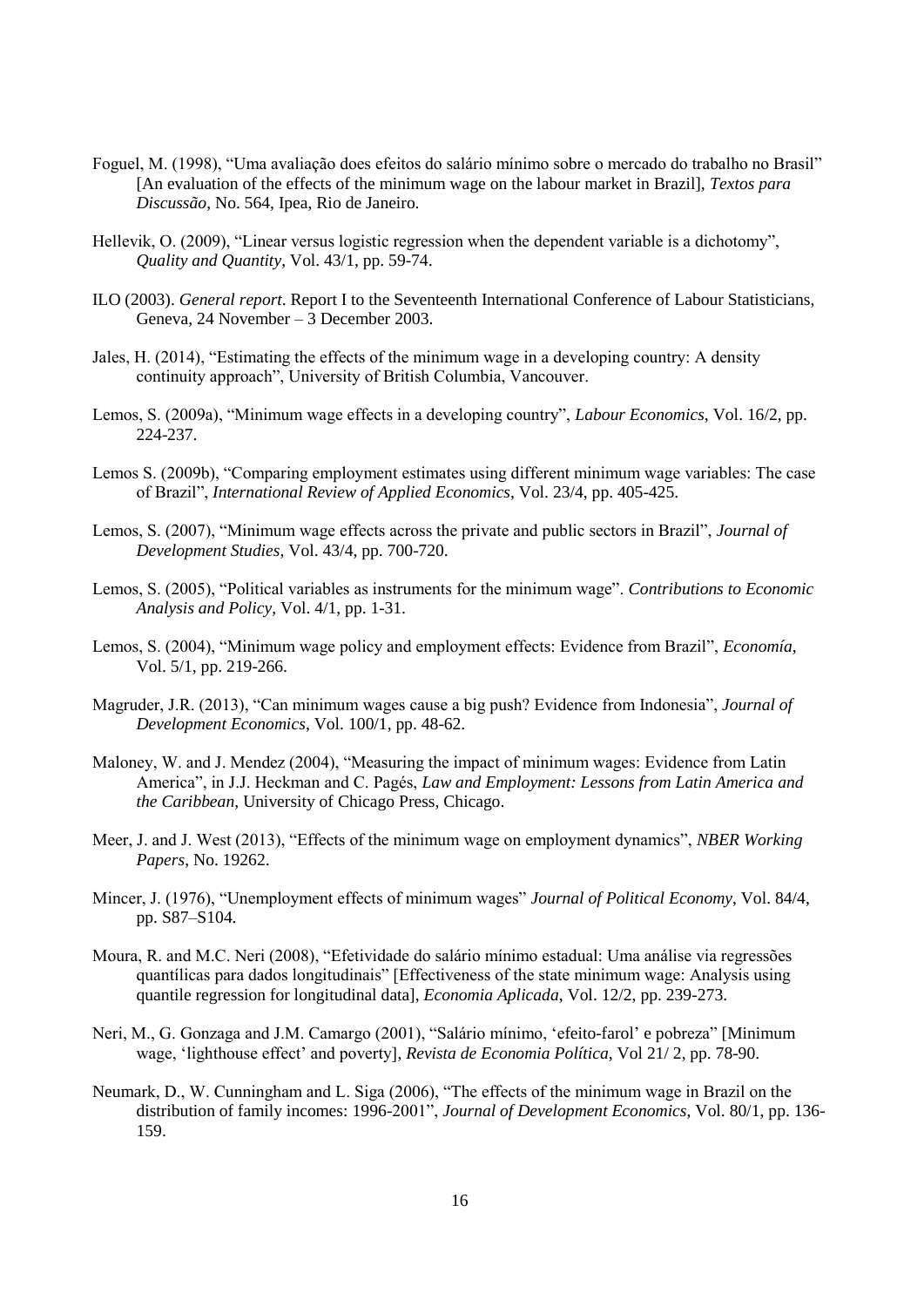- Neumark, D., J.M.I. Salas and W. Wascher (forthcoming), "Revisiting the minimum wage-employment debate: Throwing out the baby with the bathwater?" *Industrial and Labor Relations Review*.
- Neumark, D. and W. Wascher (1992), "Employment effect of minimum and subminimum wages: Panel data on state minimum wage laws", *Industrial and Labor Relations Review*, Vol. 46/1, pp. 55-81.
- Nickell, S. (1981), "Biases in dynamic models with fixed effects", *Econometrica*, Vol. 49/6, pp. 1417- 1426.
- OECD (2014), *Investing in Youth: Brazil*, OECD Publishing, Paris.
- Rani, U., P. Belser, M. Oelz and S. Ranjbar (2013), "Minimum wage coverage and compliance in developing countries", *International Labour Review*, Vol. 152/3-4, pp. 381-410.
- Schmitt, J. (2013): *Why Does the Minimum Wage Have No Discernable Effect on Employment?* Center for Economic and Policy Research, Washington DC.
- Souza, P.R. de, and P. Baltar (1979), "Salário mínimo e taxa de salários no Brasil" [Minimum wage and wage rates in Brazil], *Pesquisa e Planejamento Econômico*, Vol. 10/3, pp. 629-660.
- Van Klaveren, M., K.Tijdens, M. Hughie-Williams and N. R. Martin (2009), "An overview of women's work and employment in Brazil", Decisions for Life MDG3 Project Country Report No. 12, Amsterdam Institute for Advanced Labour Studies, University of Amsterdam.
- Welch, F. (1976) "Minimum wage legislation in the United States" in O. Ashenfelter and J. Blum (eds.), *Evaluating the Labour Market Effects of Social Programs*, Princeton University Press, US.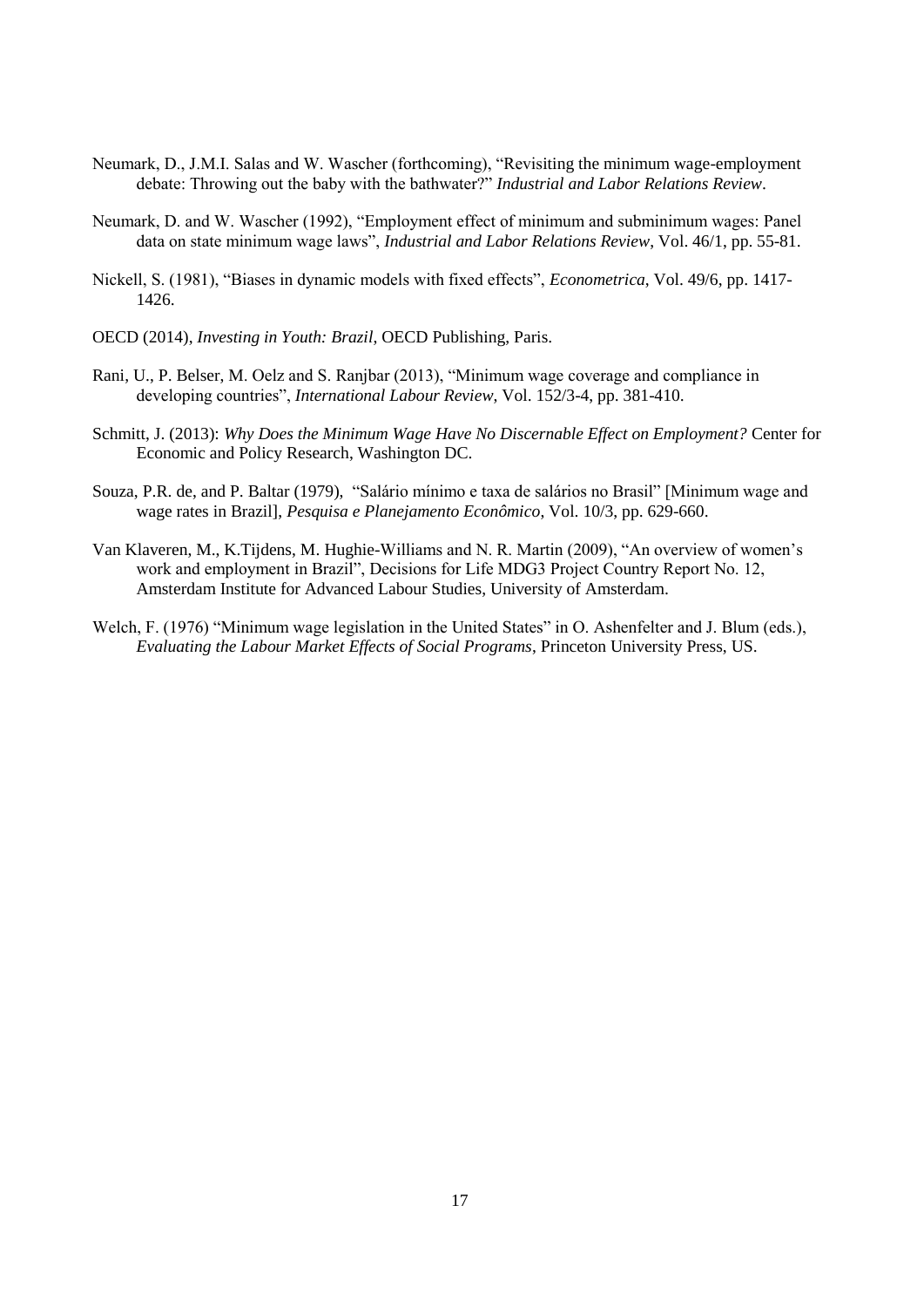- $2^2$  For the recent debate in the United States, for example, see Dube, Lester and Reich (2010), Allegretto, Dube and Reich (2011), Allegretto et al (2014), and Neumark, Salas and Wascher, (forthcoming).
- <sup>3</sup> Attempts were made to use Brazil's household survey *Pesquisa Nacional por Amostra de Domicílios* (PNAD) to estimate the effect of minimum wage changes on the labour market. However, due to the yearly nature of the data, it makes it very difficult to pick up subtle changes in employment as a result of minimum wage changes from all else that is going on. The results indicated very large positive effects of the minimum wage on employment, and these were therefore judged to be too unreliable to be included in the present paper. However, these results are available upon request.
- <sup>4</sup> Technically, the term "minimum wage" in Brazil is reserved for the national minimum wage, and state minimum wages should be referred to as "wage floors" (*piso salarial*).
- <sup>5</sup> In practice, it is very difficult to estimate the effect of state wage floors on employment outcomes in Brazil due to the fact that the professional categories to which the state wage floors apply cannot be easily mapped to the standard occupational classification used in Brazil's main surveys (PME and PNAD). For this reason, no attempt is made at estimating the separate effect of these state wage floors in the present paper.
- <sup>6</sup> For some workers, accommodation and food costs can be deducted from their wages, resulting in below minimum wage pay (Lemos, 2009b)
- $<sup>7</sup>$  In developed countries, a number of studies have found positive employment effects of minimum wages (see</sup> Schmitt, 2013 for a recent review).
- <sup>8</sup> The PNAD only achieved complete geographical coverage in 2004 with the inclusion of the rural areas of the northern regions (Acre, Amapá, Amazonas, Pará, Rondônia and Roraima). In order to have a consistent time series, these northern regions (which accounted for 7.4% of the total Brazilian working age population in 2012) are excluded from the analysis. The characteristics of the restricted sample and the full sample are however very similar.
- <sup>9</sup> One commonly used method to assess the impact of minimum wages which will not be used in this paper is the difference-in-differences approach. Under this set-up, the differences in employment outcomes before and after a minimum wage change are compared between a group of workers affected by the change (treatment group) and a group of workers not affected (control group). Ideally, this approach exploits differences in minimum wages across regions, as in the seminal case study on New Jersey and Pennsylvania of Card and Krueger (1994) or, as in Dinkelman and Ranchhod (2012) in the case of South Africa, across different sectors. In the case of Brazil, however, this approach is not feasible given that minimum wages are set at the national level and apply to all workers. Nonetheless, some papers in the literature have defined treatment and control groups based on the position of workers in the wage distribution (see Currie and Fallick, 1996; and Abowd et al, 2000). In this case, the treatment group includes those workers who earn between the old and the new minimum wage levels, while the control group is made up of individuals earning slightly above the new minimum wage. In theory, this control group should differ only very little from the treatment group, except for the fact that these individuals are not directly affected by the change in the minimum wage. Once again, it is difficult to apply this method in the case of Brazil, since minimum wages have been found to affect wages throughout the wage distribution (e.g.: Fajnzylber, 2001; Lemos,

 1 Formal employment as defined in this paper includes salaried private sector workers and domestic workers with a signed worker's card, public servants and armed forces, and independent workers and employers who contribute to the social security system. Informal employment consists of private sector workers and domestic workers without signed worker's card, independent workers and employers who do not contribute to social security, unpaid workers and workers producing goods for personal consumption (Berg, 2011). This is in accordance with the ILO (2003) definition of informal employment.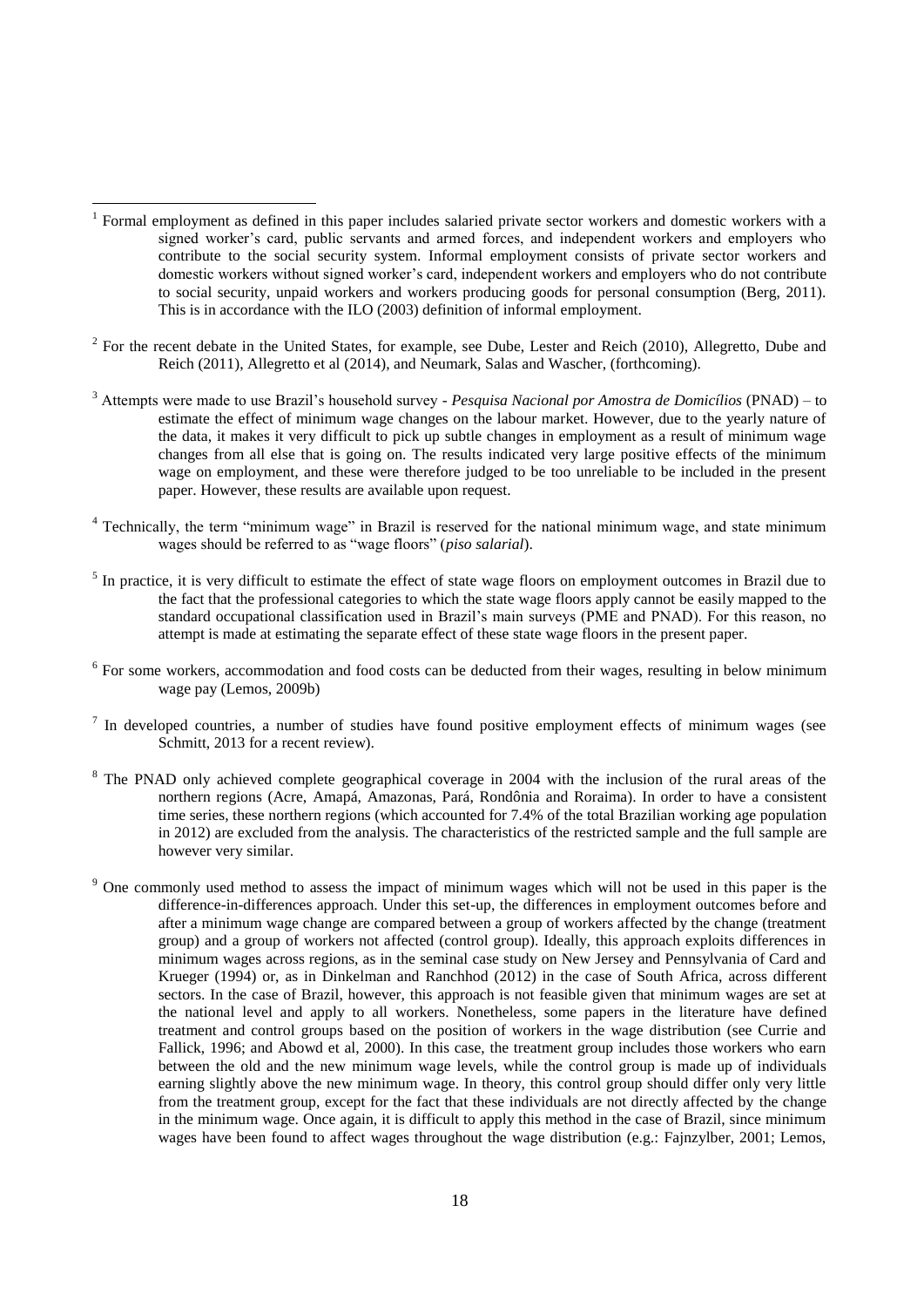2004). An additional, more general, problem with this method is that those with lower pay have a lower probability of remaining employed even in the absence of a minimum wage change, leading to bias in the estimates. One potential way around this selection issue, however, is to include controls for individuals' wages (see Abowd et al., 2000).

<sup>10</sup> In addition to year dummies, monthly dummies are included for the PME data to account for seasonality.

 $\overline{a}$ 

- $11$  This is following some recent discussions in the literature (Dube, Lester and Reich, 2010). However, Neumark and Washer (forthcoming) have criticised their methods and Meer and West (2013) also show that including state-specific time trends attenuates the measured effects of the minimum wage on employment if the true effect is in fact on the rate of job growth. While the coefficients obtained in this paper are generally slightly larger when only using a general trend, the findings remain essentially unchanged when including regionspecific time trends.
- $12$  The exclusion of the supply shifters has little effect on the estimated coefficients and their significance.
- <sup>13</sup> Many studies also control for demand-side factors, mostly captured through GDP per capita. Additional models were run including GDP per capita at the regional level. These were not chosen as the baseline model, however, because GDP data at the time of writing were only available until 2010, which resulted in a significant drop in the years available for analysis. The results with GDP per capita did not significantly alter the principal conclusions from the paper anyway (results are available upon request).
- $14$  Given the difficulty of including fixed effects in logit or probit models, a linear probability model (LPM) is used for the employment and formality regressions. In spite of its well-known drawbacks, there are several reasons to prefer the use of LPM over non-linear models, see Angrist and Pischke (2009) and Hellevik (2010). Given that all the fitted values of the OLS regressions and at least 95% of the fitted values of the fixed effects regressions are between 0 and 1, it can be concluded that the linear probability model is a valid estimation technique for these models. In the case of the 'fraction at' minimum wage variable, the predictions were more likely to be outside the 0-1 range, so some caution may be necessary when interpreting those models.
- <sup>15</sup> Since the age increase for each person during his interview period should not have an effect on the labour market outcome, average age rather than actual age is used.
- <sup>16</sup> Another commonly used variable in the literature is the 'fraction affected', which measures the proportion of workers earning between the old and the new minimum wage. An important drawback of this variable, however, (and the reason why it is not used in this paper) is that it equals zero in all months without minimum wage change, leading to a severe reduction in sample size when estimating elasticities (see Lemos, 2009; and Brown, 1999).
- $17$  The price index is added to the regression because both earnings and the minimum wage are likely to be correlated with prices.

<sup>19</sup> While the previous minimum wage level is used, current prices and income levels are used to determine the instrument for the real minimum wage.

 $^{20}$  In an additional robustness test, the lag of the dependent variable was included. In these models, very few coefficients remained significant (with the exception of two small negative effects on hours worked). These estimates are likely to be inconsistent, however, given the combination with fixed effects, which may be a problem in particular when the sampling period is short, as it is in the PNAD and the individual fixed effects models (Nickell, 1981).

<sup>&</sup>lt;sup>18</sup> A 1.9 percentage point fall and a 1.3 percentage point increase on a baseline employment rate of 62.8%.